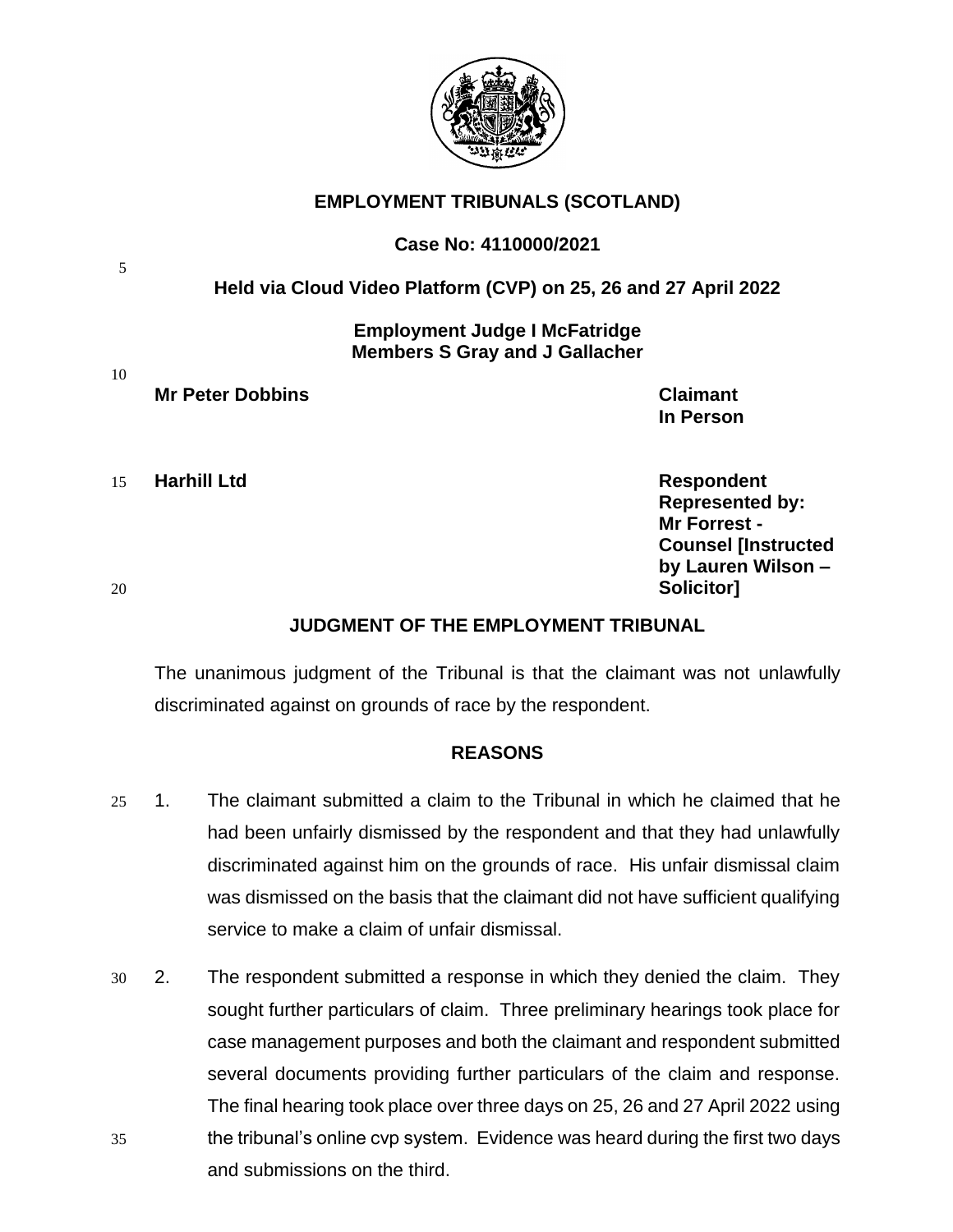- 3. The claimant gave evidence on his own behalf and also led evidence from Lesley Smith, a former colleague. Ms Smith attended under compulsion of a witness order. Evidence was then led on behalf of the respondents from John Logan, the manager of their Chez Nous guest house, and Mukul Bizwaz, 5 HR/Finance Director. A joint bundle of documents was lodged. In addition to this, the claimant was permitted to add certain additional documents at the commencement of the hearing. The claimant also lodged a number of MP3 recordings. Transcripts of these recordings were provided in the joint bundle which were agreed to be accurate transcripts in advance of the hearing. 10 Nevertheless, the claimant indicated that he wished the Tribunal to hear the recordings so that they might form a view as to the tone of voice used and the recordings were played immediately before the cross examination of Mr Logan who featured on many of these recordings.
- 4. On the basis of the evidence and the productions including the recordings, 15 the Tribunal found the following factual matters relevant to the claim to be approved or agreed.

### **Findings in fact**

- 5. The respondents operate four hotels in Glasgow which cater mainly for homeless people who are referred to them by Glasgow City Council. They 20 are the Queens Park Hotel, the St Enoch Hotel, Hillhead Hotel and a guest house known as Chez Nous. Many of the residents who are referred to the respondent by the council have issues with drugs or alcohol. Some also have mental health issues and can have complex needs and be difficult to manage. The claimant commenced employment with the respondent as a hotel porter 25 in or about 2020. The claimant had previously worked for the respondent as a porter at their Queens Park and St Enoch hotels for two periods in or around 2014-16.
- 6. The claimant initially responded to an online advert looking for a hotel porter without being aware that he was applying for a job with the respondents. 30 Shortly thereafter he received a telephone call from Mr Biswaz who was the finance/HR director of the respondent who offered him a post.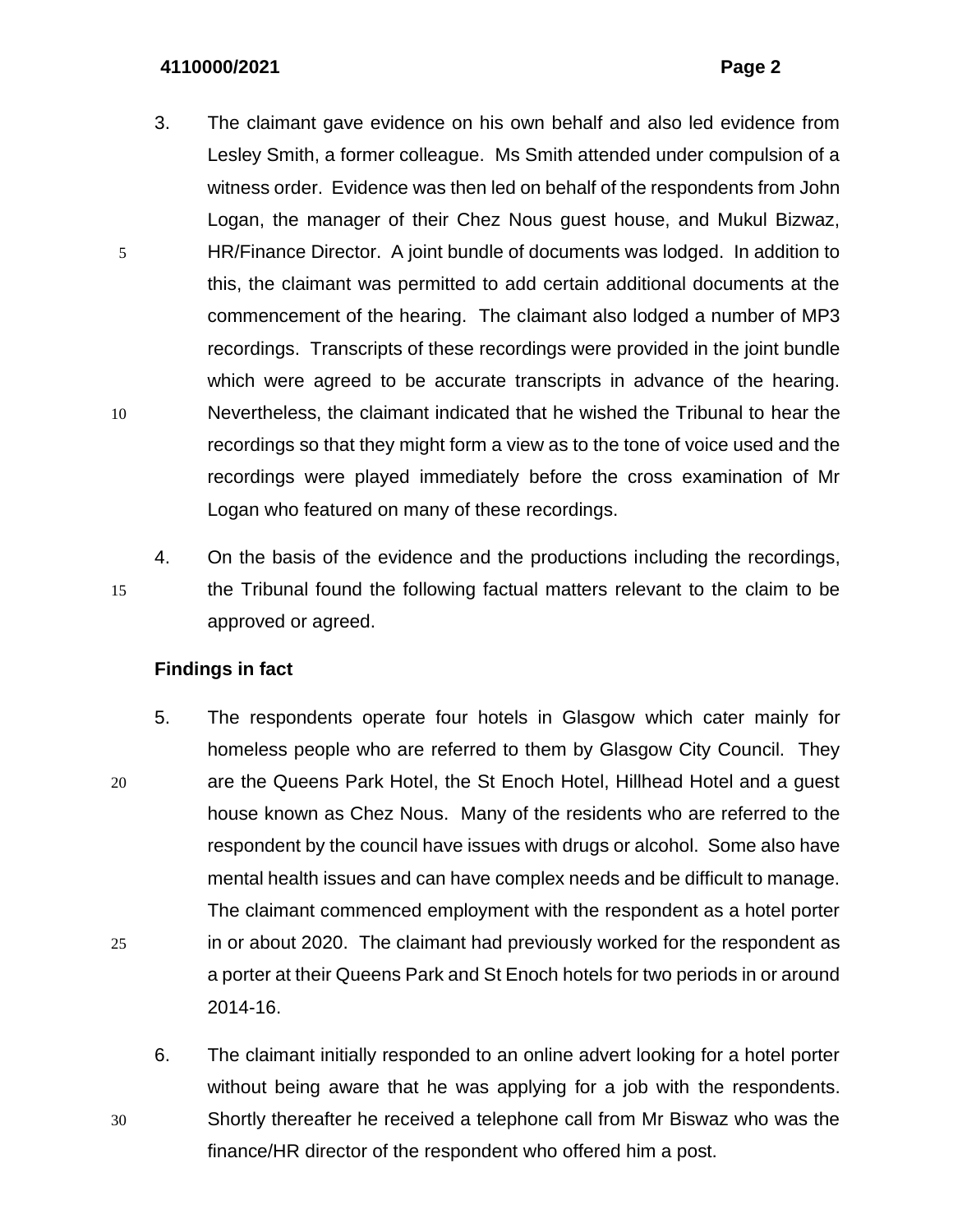- 7. The claimant began work at the respondent's Queens Park Hotel. The manager of this hotel was Leslie Smith.
- 8. The job description for the claimant's job as a porter was lodged (pages 123- 126). The principle duties were:
- 5 to maintain a visible presence in and around the hotel;
	- to provide professional secure and friendly front of house access control service and reception service;
- to be the first point of call when dealing with emergencies e.g. fire medical police etc and to manage such emergencies appropriately 10 including liaising with the police and other agencies to ensure the safety of the premises;
	- maintaining manual and computerised records and monitoring CCTV systems;
- answering telephone calls, transferring callers and taking messages as 15 required;
	- ensuring the property is clean and tidy and carrying out inspections to the communal parts of the building;
	- to take responsibility for completing all the requirements from the timeframe as directed by the management;
- 20 to ensure that all required checklists in particular health and safety ones are completed for all duties; and
	- to take responsibility for a continuous improvement in service delivery and working practices.
- 9. Shortly after the clamant commenced his employment, issues arose between 25 him and Leslie Smith. Leslie Smith considered that the claimant was taking too close an interest in the residents' private lives. There were also arguments between the claimant and Ms Smith regarding specific issues.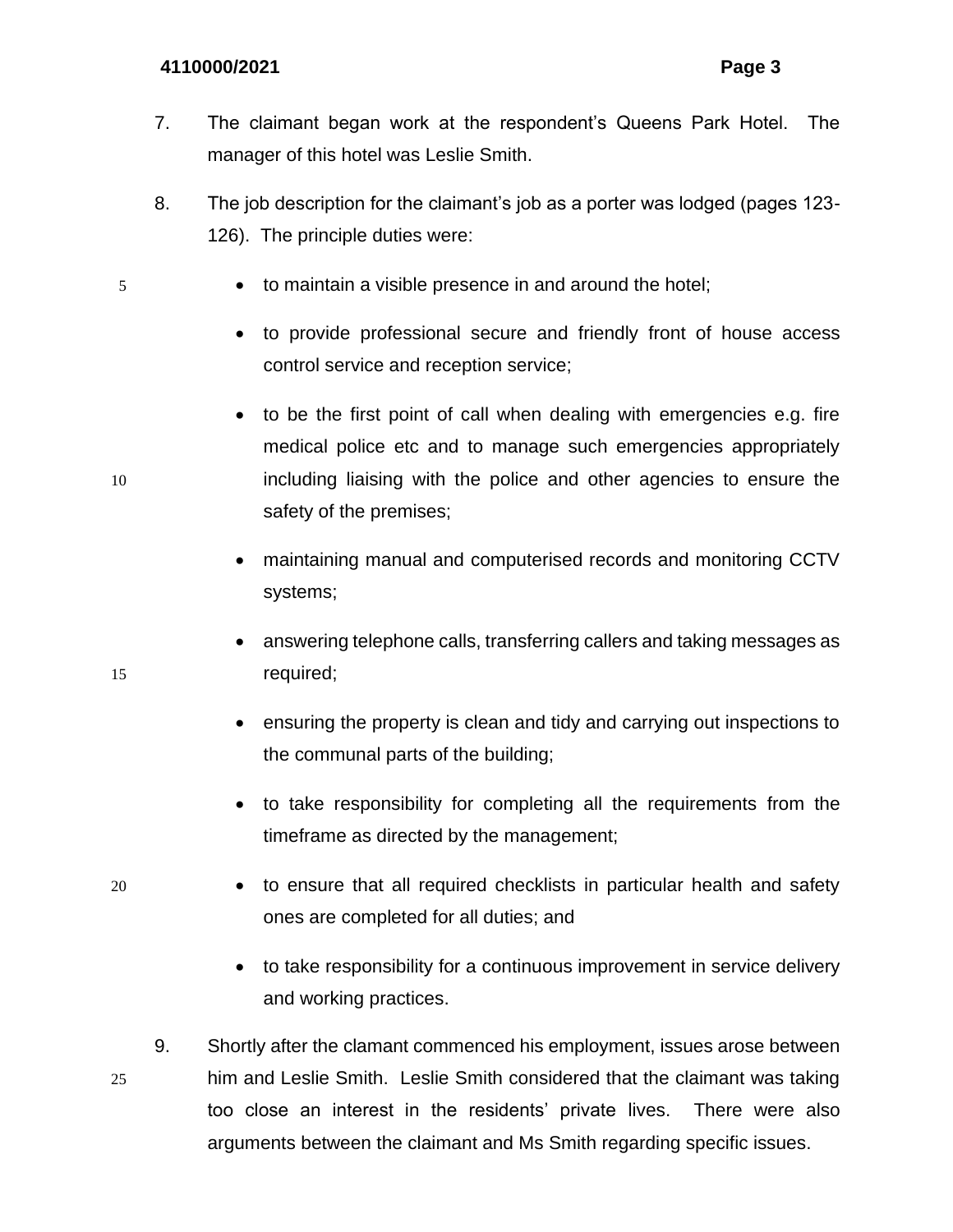- 10. Shortly before the claimant commenced work with the respondent, one of the residents at Queens Park had died in circumstances which the claimant understood were related to a drugs overdose.
- 11. The claimant formed the view that certain residents of the hotel were dealing 5 drugs. The claimant sought to deal with his suspicions by collecting evidence. He obtained a police evidence bag and collected what he believed to have been packages which had contained drugs into this bag. Ms Smith felt that the claimant was behaving inappropriately in doing this. The claimant has no social work training. Ms Smith was aware that the circumstances of the death 10 had been investigated. She felt the claimant was interfering in matters which should not concern him. Ms Smith discussed the claimant's behaviour with Mr Bizwas. She advised him that he believed he was going into residents' rooms. She advised him that she felt the claimant was behaving inappropriately and indicated that this was causing friction with her and also 15 with other members of staff.
- 12. On various occasions, Ms Smith told the claimant to desist from this behaviour. On or about 6 July 2020, an exchange of text messages took place between the claimant and Ms Smith. A copy of these texts were lodged (page 127-129). The exchange began with Ms Smith wishing the claimant 20 happy birthday since that day was his birthday. The claimant then asked about a particular female resident who he had encountered shortly before who had, in his view, suffered an adverse effect from ingesting street valium. The claimant then went to indicate that he wished to deal with individuals he believed to be dealing from the premises. He indicated that it was his intention 25 to advise thim of his suspicions and give them details on the dates on which people had put information in the diary and tell them that if they stepped out of line, again, they would be evicted. He said that he would threaten that he would go to the police and have the bags he had taken from their rooms fingerprinted and examined for drug residue. He expressed the belief that 30 these individuals were linked to the death of the resident who had died shortly before his started work.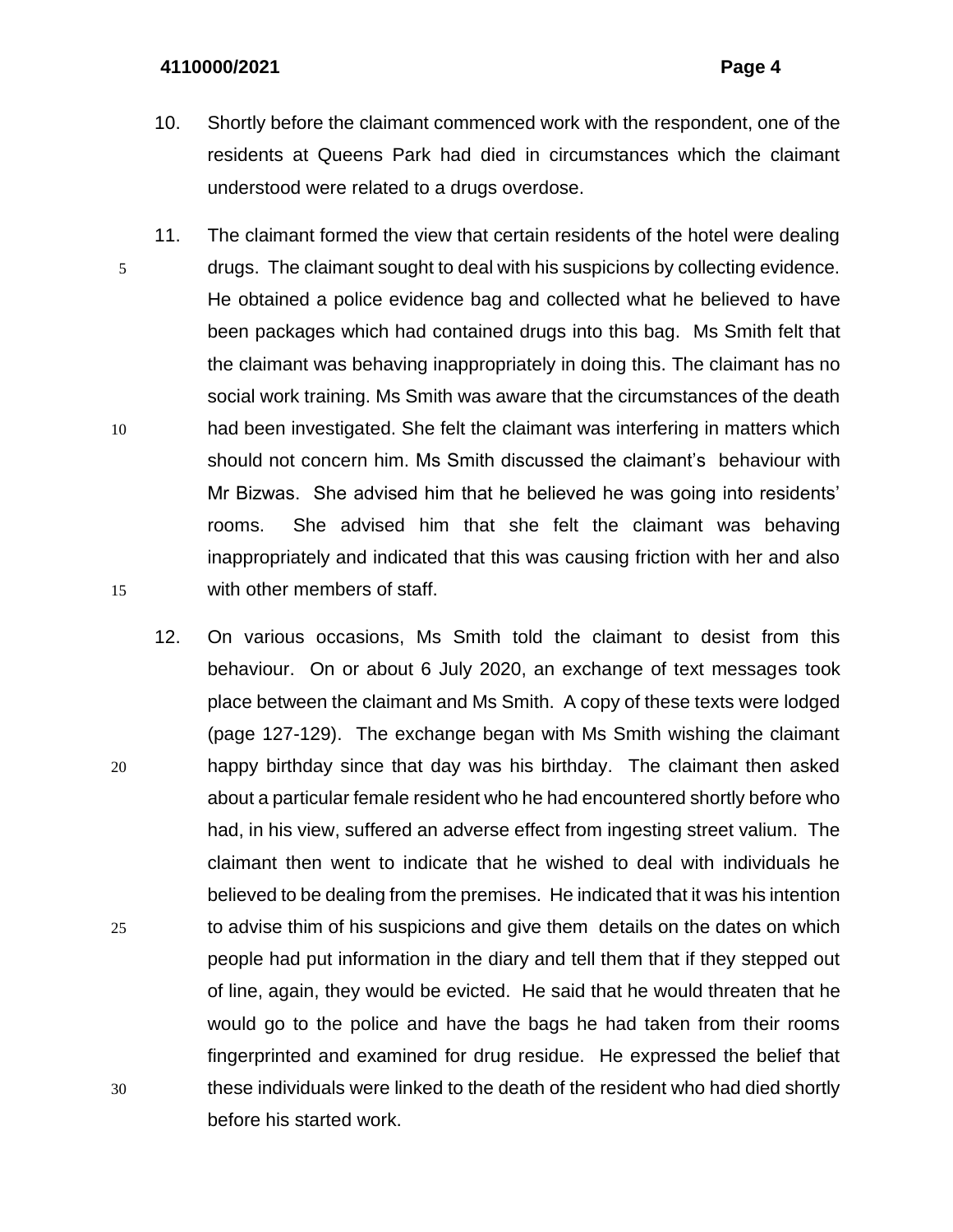- 13. Ms Smith responded to this twice stating that this was inappropriate. The first time she said, "no I wouldn't be doing that as they have both had all the chances and they know better to leave it as is if anything should arise they will be done." She then went on to state:
- 5 "no peter the ones that are being troublesome to staff get a warning and if carried on asked to leave. It is not our concern as to what and why with 55 (the room number of the person who died) as that was dealt with and over. Nothing for us to get involved with as police already had the details. Let sleeping dogs lie as given enough rope they will do the damage themselves."
- 10 14. Despite this, the claimant indicated that he still intended to continue with his plan.
- 15. Ms Smith's position was that there were certainly issues with the residents in the hotel taking illegal drugs. She had a very good relationship with a community police officer and would discuss matters with the police. The 15 police had been involved in the death which had occurred on the premises which had been investigated. She considered it to be totally inappropriate for the claimant to take on the job of the police and social work when his job was a hotel porter.
- 16. Ms Smith also became concerned that during his time at Queens Park, the 20 claimant advised her that he was writing a novel and would spend considerable amounts of time when he at work apparently writing or revising the novel on his laptop. The claimant's role involved him working 12 hour shifts and for much of these shifts, not much was happening. Ms Smith was not particularly bothered about him writing his novel but did report this to Mr 25 Bizwas.
	- 17. A particular incident then occurred in Queens Park involving a resident, Ms L.
- 18. Shortly before this incident, Mr Bizwas had advised the claimant and other porters at the Queens Park Hotel that he was very concerned about residents causing noise in the street outside and within the vicinity of the hotel. The 30 Queens Park Hotel was situated in a residential area and he advised that it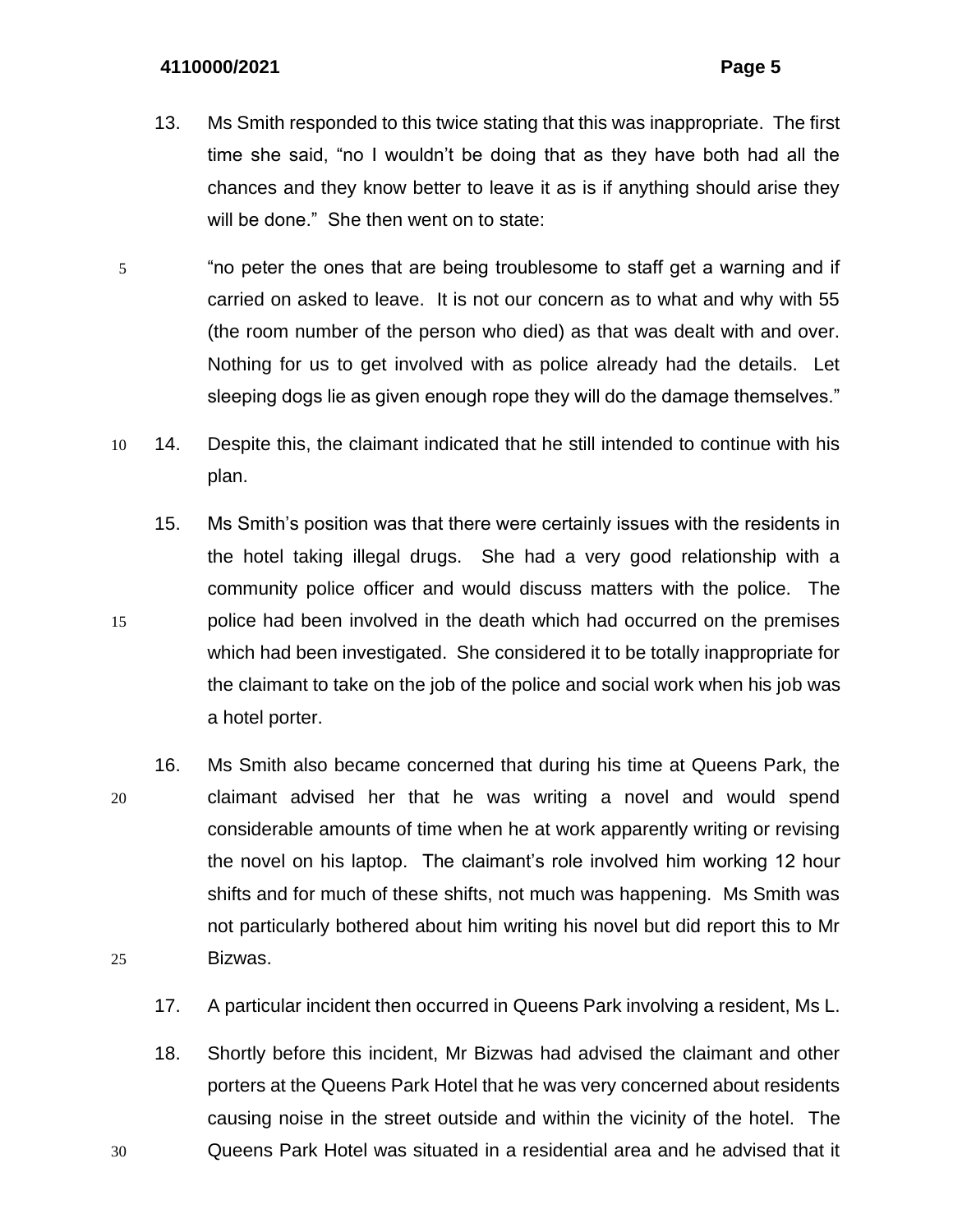was important that residents did not cause any disruption or inconvenience to neighbours. He said that if any of them were causing any disturbance or being noisy outside the hotel then they could be evicted.

- 19. On this particular occasion, the claimant was standing on the steps outside 5 the hotel talking to a resident. The claimant understood the resident had recently been released from a lengthy prison term and was potentially violent. Whilst this claimant and this resident were having a conversation, Ms L came out of the hotel and attempted to go down the steps. She believed her way was barred by the claimant and the resident and she asked the resident to get 10 out of her way using several derogatory expletives. The claimant warned her that she should be quiet and that if she didn't, she would be kicked out. Ms L was upset by this. She subsequently indicated to Lesley Smith that she had made a complaint to her case worker and that the respondent could expect to receive a formal complaint to Glasgow Council via the caseworker in respect 15 of the incident.
- 20. Ms Smith reported this to Mr Bizwas. Mr Bizwas was concerned about this incident combined with the other complaints made by Ms Smith about the claimant taking an undue interest in residents' affairs and going into their rooms. He was aware that the claimant had been a good employee during 20 the previous occasions he had worked for the company and decided that rather than dismiss him, he would try to keep his services and transfer him. Mr Bizwas visited the Queens Park Hotel and spoke to Ms L. She advised him verbally of her concerns about the incident. He did not obtain any written statement from her at that time. In the event, the respondents never received 25 any formal complaint from Ms L's caseworker or from the council regarding the incident. Ms L subsequently produced a statement setting out her version of events which was lodged (pages 134-135). In addition to complaining about the incident, she described the claimant's behaviour as rude and abusive. She also complained about another occasion where the claimant 30 had insisted on opening doors and windows in the hotel to ventilate it and when she complained had stated that he was entitled to a ventilated workplace. In her statement, Ms Smith expressed the view that the claimant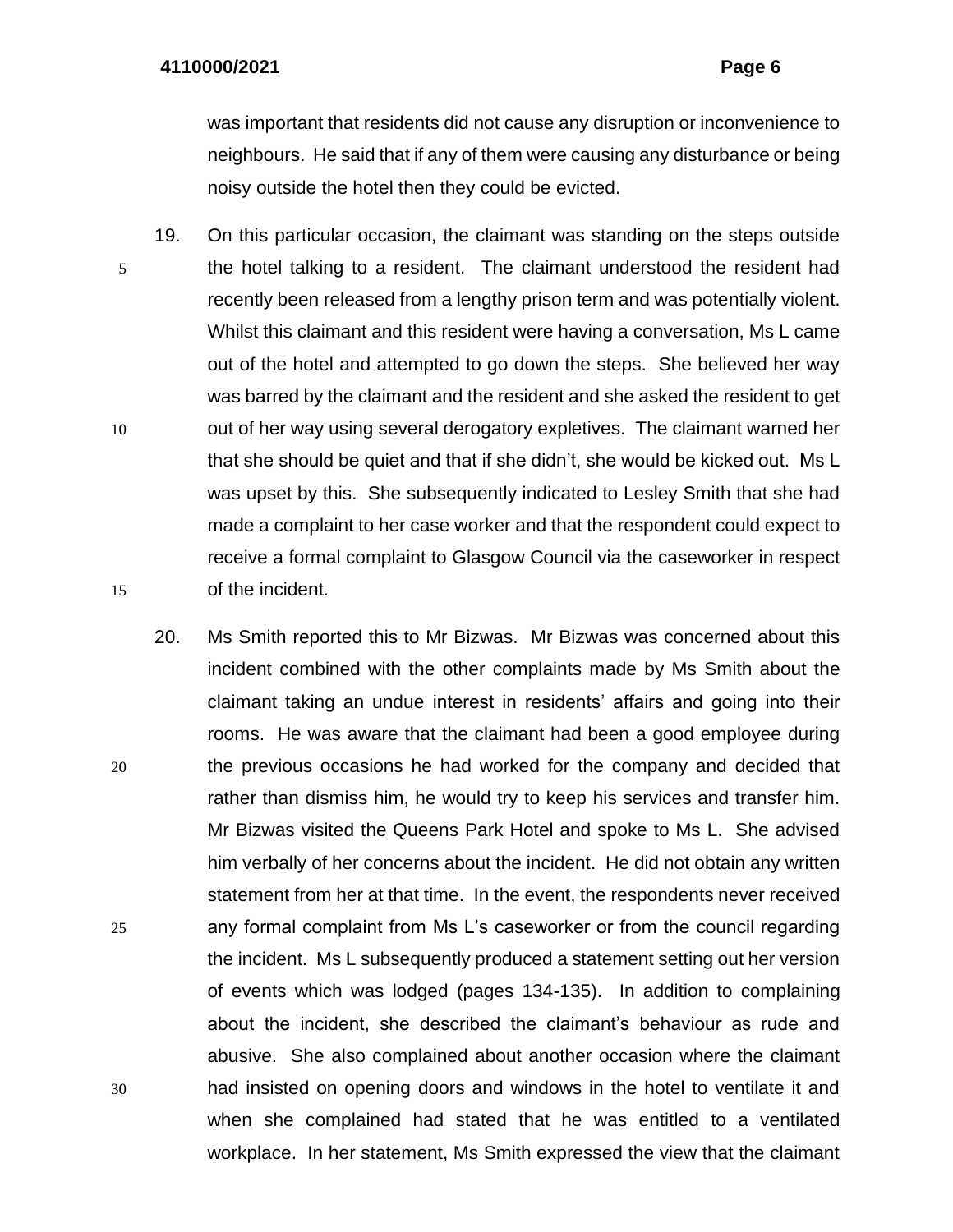was unsuited for his role. Mr Bizwas decided that he would move the claimant to one of the respondent's other hotels in order to deal with the matter.

- 21. Prior to moving the claimant, Mr Bizwas met with the claimant to discuss the issue with him. He told the claimant that he believed the claimant had acted 5 wrongly. He did tell the claimant at the time he had spoken to Ms L. He did not put any of the matters complained of by Ms L to the claimant or give the claimant the opportunity of putting his version of events. The claimant's version of events did not coincide with that of Ms L.
- 22. Mr Bizwas was particularly concerned that the respondent deals with 10 homeless people and naturally people who are homeless are extremely sensitive about threats to "kick them out". The respondent on occasions do have to evict residents who do not comply with their rules but he was concerned that the claimant had not gone about matters properly and had used inappropriate language when threatening Ms L. He told the claimant 15 that he wanted the claimant to start at the Chez Nous Guesthouse and that this would be a clean start for him.
	- 23. The claimant had been unaware that he was being moved to Chez Nous until very shortly before the move but the Tribunal accepted that his conversation with Mr Bizwas did take place prior to the move to Chez Nous.
- 20 24. The claimant started working at Chez Nous in late July/early August 2020. He worked four 12 hour shifts and then had four days off. The respondent's policy was that there were two porters on duty at all times. Often this would be the hotel manager, Mr John Logan, but on other occasions, the claimant would be on duty with another member of staff.
- 25 25. Like Ms Smith, Mr Logan had extensive experience working for the respondents. He had worked for them at various homeless hotels for around 34 years.
- 26. The respondent's managing director is Mr Iqbal Hussain. Mr Iqbal Hussain was the manager principally concerned with the Chez Nous Guesthouse. He 30 would speak to Mr Logan at least every day. In addition to this, Mr Bizwas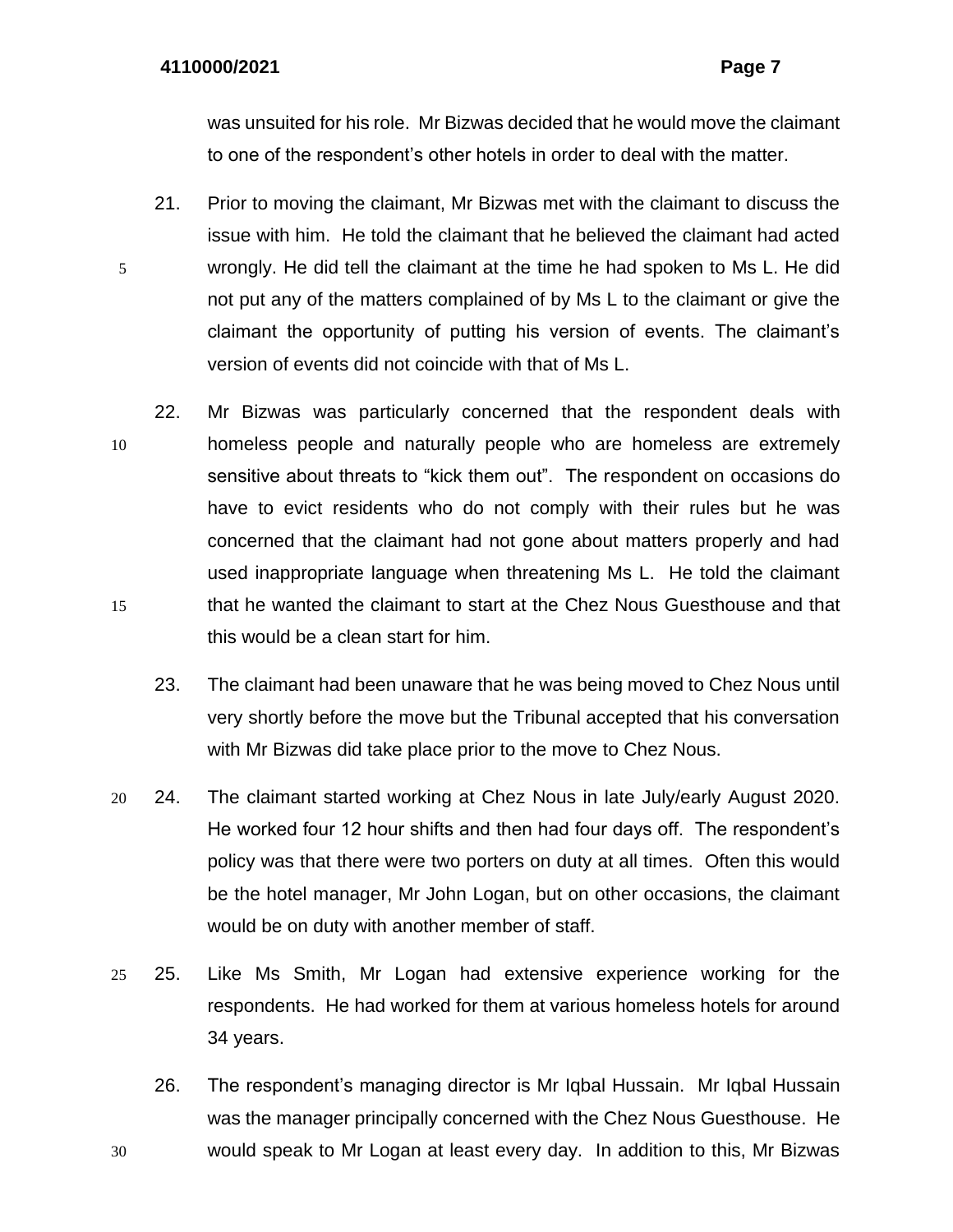would speak to Mr Logan around 2 or 3 times per week. Mr Logan complained to Mr Bizwas and Mr Hussain that the claimant took too much of an interest in the residents' personal affairs and becoming too involved with them. He also complained that the claimant was spending a lot of time on his laptop 5 and mentioned that he was writing a novel which would make him millions. Mr Logan expressed the view that the claimant was spending too much time doing this and was therefore not concentrating on his job. He believed that the claimant had little interest in the role at Chez Nous and Mr Logan said he would often have to remind him about completing tasks at work. He felt the 10 work on his novel was distracting him and in addition, the claimant would also watch martial art videos on his laptop about cagefighting.

- 27. Mr Logan also became concerned about practice which Mr Dobbins had of placing telephone calls for the residents and then arranging to put the call through to their room. This meant that the call would be paid for by the 15 respondents. The respondents provided a payphone for residents to use and in addition the expectation was that many residents would use their own mobile phone. Mr Logan's view was that based on his experience, he felt that many of the residents took advantage of the claimant's good nature by getting him to make calls they should be making themselves. He believed that some 20 residents would prefer that the claimant placed a call for them rather than use their own phone so that they could keep their own money to buy drugs with. Similarly, the claimant was in the habit of providing milk and sugars and sometimes coffee sachets to residents. Mr Logan would also provide these but the expectation was that this was something which was unusual and 25 exceptional. Mr Logan's view was that many of the residents knew that the claimant was a "soft touch" and would ask him for sugar rather than buying their own.
- 28. The claimant for his part formed the view that Mr Logan had become somewhat cynical and jaded and set in his ways as a result of the length of 30 time he had been doing the job. He formed the view that Mr Logan did not care for the residents as much as he did and indeed that he did not like them at all.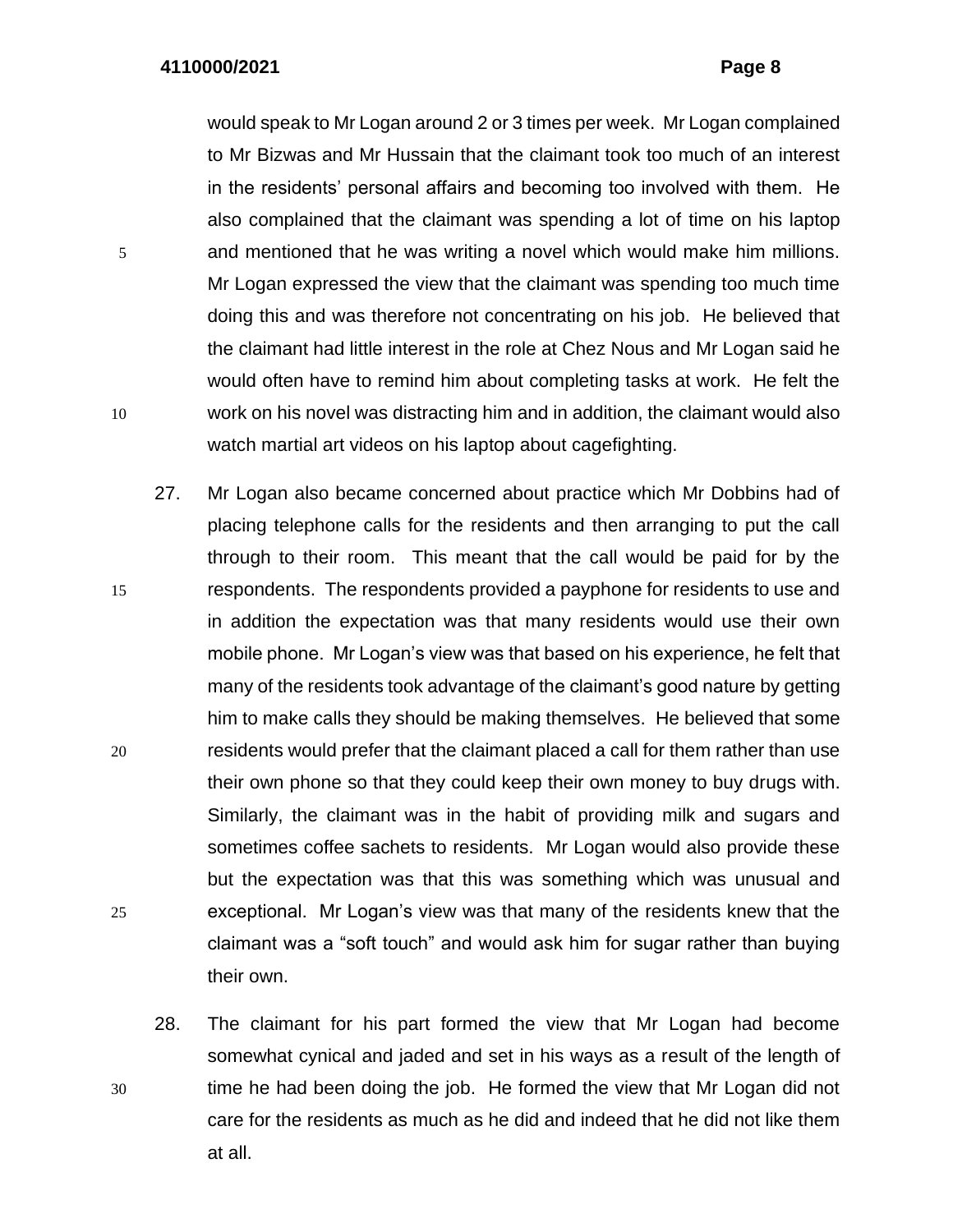- 29. One of the other porters employed at the same time as the claimant was Scottish. He will be referred to as H. In addition to working for the respondents, this individual also worked at a charitable community involved with providing help to the homeless in Glasgow two days per week. He also 5 had some qualifications in social work and was studying for further qualifications in the area.
- 30. This individual would try to assist residents where possible by referring them to a resource centre which was operated by the charity he worked for. This charity would provide various services to the homeless in Glasgow including 10 assisting them with completion of forms and dealing with bureaucracy etc. On occasions, this individual would use his own telephone to make calls on behalf of the residents and allow them to use that. Mr Logan was not concerned about this other individual because this other individual was using his own telephone and was not using the respondent's telephone to make calls for 15 residents and thus causing the respondents to incur expense.
	- 31. Despite Mr Logan speaking to the claimant on various occasions about making telephone calls on the respondent's phone, the claimant persisted in doing this. His view was that the costs would be minimal and that he would try to be helpful to people who were down on their luck.
- 20 32. Mr Logan also became concerned that the claimant began to exhibit the same behaviours as he had at Queens Park in that he sought to investigate various residents who he considered were dealing drugs. On one occasion, the claimant was noted being seen on camera listening outside residents' rooms.
- 33. Mr Logan duly reported all of this to Mr Bizwas and Mr Hussain during his 25 regular conversations with them.
- 34. At some point around the end of April 2021, Mr Hussain and Mr Bizwas had a conversation between themselves and the other manager, Mr Adam Hussain, about the claimant. All were aware of the issues which had occurred at Queens Park. They also believed that on the basis of what Mr Logan was 30 telling them, there were regular issues with the claimant at Chez Nous in respect of leaving reception, writing his novel while he was at reception,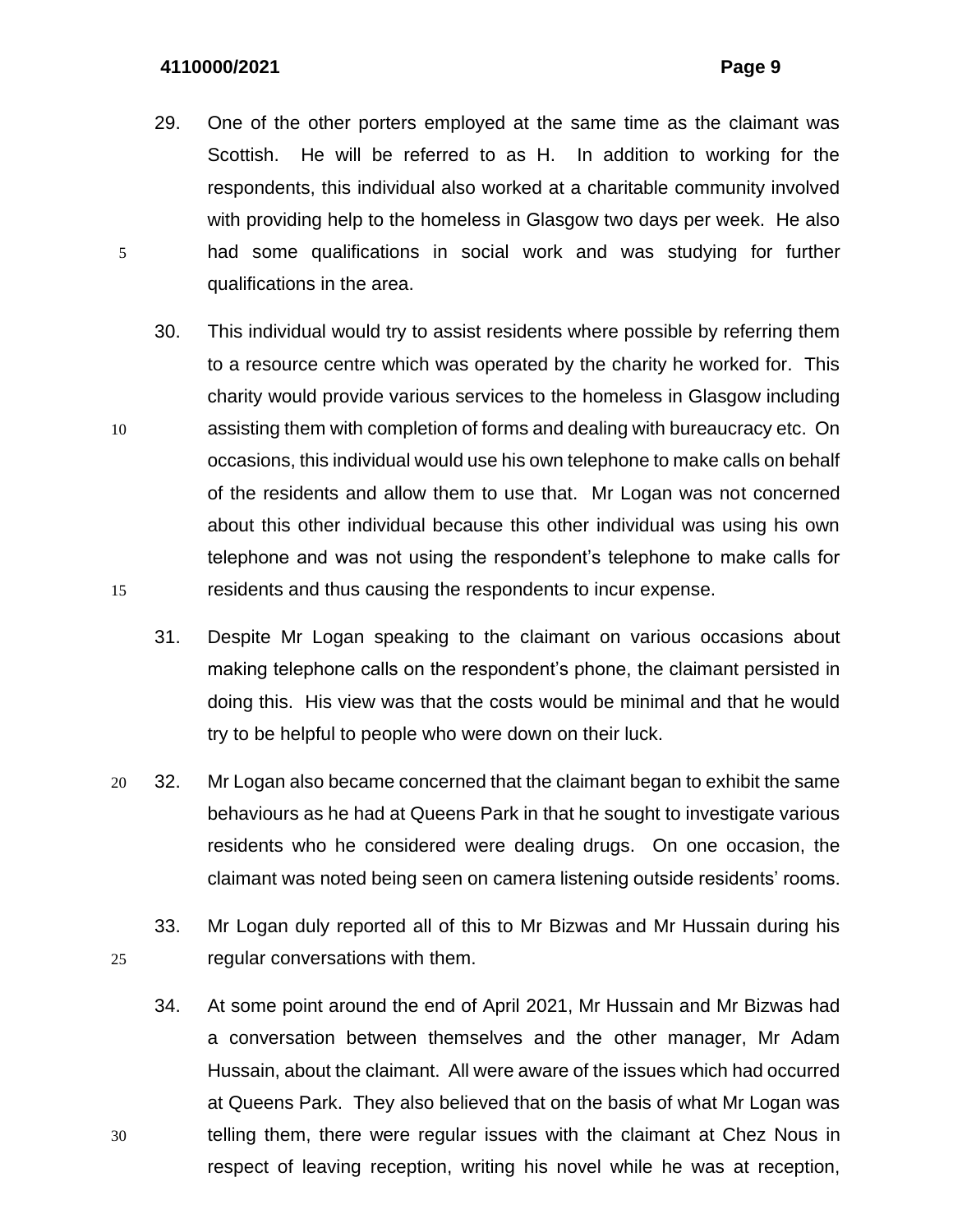listening at guests' bedrooms and also going into guests' bedrooms and taking too much of an interest in their affairs. They felt that this conduct was unacceptable and decided that they would dismiss the claimant.

- 35. Despite Mr Bizwas describing himself as the respondent's HR director, Mr 5 Bizwas decided that since the claimant did not have two years' service, he did not require to go through any formal procedure. The respondents do have a formal disciplinary procedure which they had previously used to dismiss employees but, in this instance,, they decided not to use it at all. The managers agreed that they would wait before telling the claimant of their 10 decision. He was shortly due to start a four day period where he was on shift and they resolved to wait until these four days were over and then tell him after he had completed his four days work. They did not convey this decision to Mr Logan or any other member of staff at that time.
- 36. Mr Bizwas aware that they would require to alter the staffing rota so as to deal 15 with this following his dismissal. Mr Bizwas was usually helped in compiling the rota by a member of staff called D. Mr Bizwas' view was that he and D were very used to having to juggle things about at the last minute due to staff absences or unexpected appointments and he could see no reason to inform D of his decision in advance.
- 20 37. In the meantime, not having any knowledge of this, the claimant continued to attend work. His last day of work was 5 May. Although 5 May was the claimant's last day at work, being the final day of his four day period on duty, it was Mr Logan's first day. Mr. Logan was unaware of the decision which had been made to dismiss the claimant.
- 25 38. A day or so previously the claimant had been on duty with another porter. Whilst the claimant and the other porter were together, a resident had come in and told the other porter that he was expecting an important phone call from his sister and to simply put it through to his room when it came in. Although the claimant was present, he had not paid attention or realised what was being 30 said. Shortly thereafter, the other porter was away from the desk when a phone call came in which was from that resident's sister. The respondents'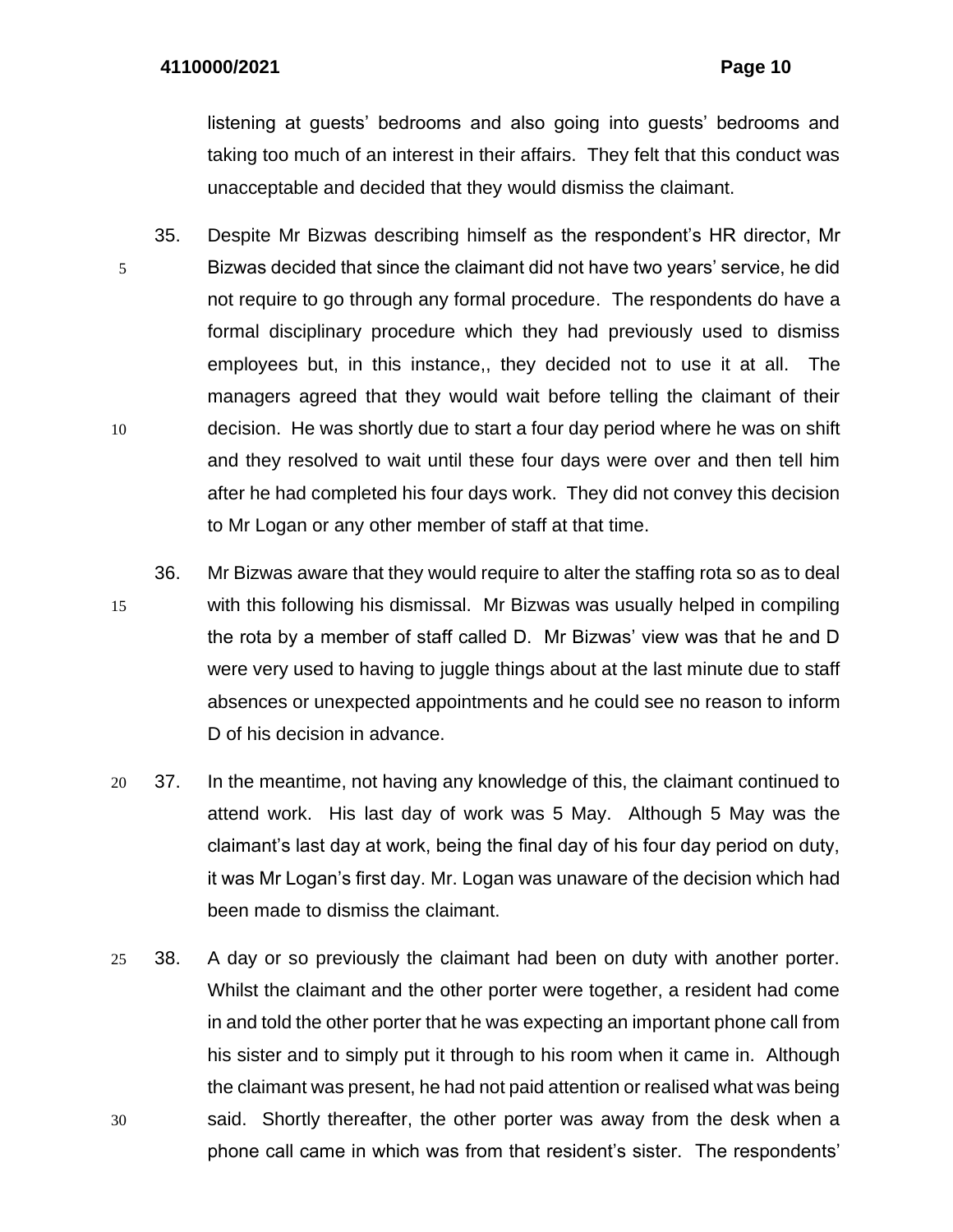standing orders to staff are to be extremely cautious about giving out residents' details to callers on the telephone. Some of their residents are fleeing domestic violence. Staff are warned that sometimes people will tell convincing stories in order to wheedle information out of them and that they 5 should be quite firm about not giving out any personal information. Although this caller identified herself as the sister of a resident, the claimant was not prepared to confirm that the resident was in the hotel or put the call through. The caller became tearful and hung up. When the claimant's colleague returned to the desk, the claimant advised him of the incident and was then 10 reminded that the resident had said he was expecting this call. The claimant was upset with himself for having dealt with the issue badly.

- 39. Sometime after this, someone came into the hotel (who the claimant said was a well-dressed man) and handed in two telephone numbers which he asked to be given to that resident so that the resident could contact family members. 15 The claimant had passed on these numbers to the resident and on the morning of 5 May, the resident had come down and asked the claimant if he could put the call through for him. The claimant had then telephoned the number using the respondent's phone at the desk and told the resident that he would put the call through to his room. Mr Logan remonstrated with the 20 claimant and said that he was concerned about what would happen when the respondent's manager got the phone bill. He said that he was very uncomfortable working with the claimant and that he would be applying for a transfer for himself. During this conversation, he referred to the other porter (H) doing the same. He said "[H] does the same".
- 25 40. Following this exchange, the claimant became concerned that if Mr Logan (who had worked for the respondent for 35 years) expressed the view that he was not prepared to work with the claimant and was wanting a transfer, then there was a fairly high likelihood that rather than allow Mr Logan to be transferred away from the Chez Nous, the respondent would simply dismiss 30 the claimant. The claimant therefore decided to make various recordings on his phone for the rest of the day.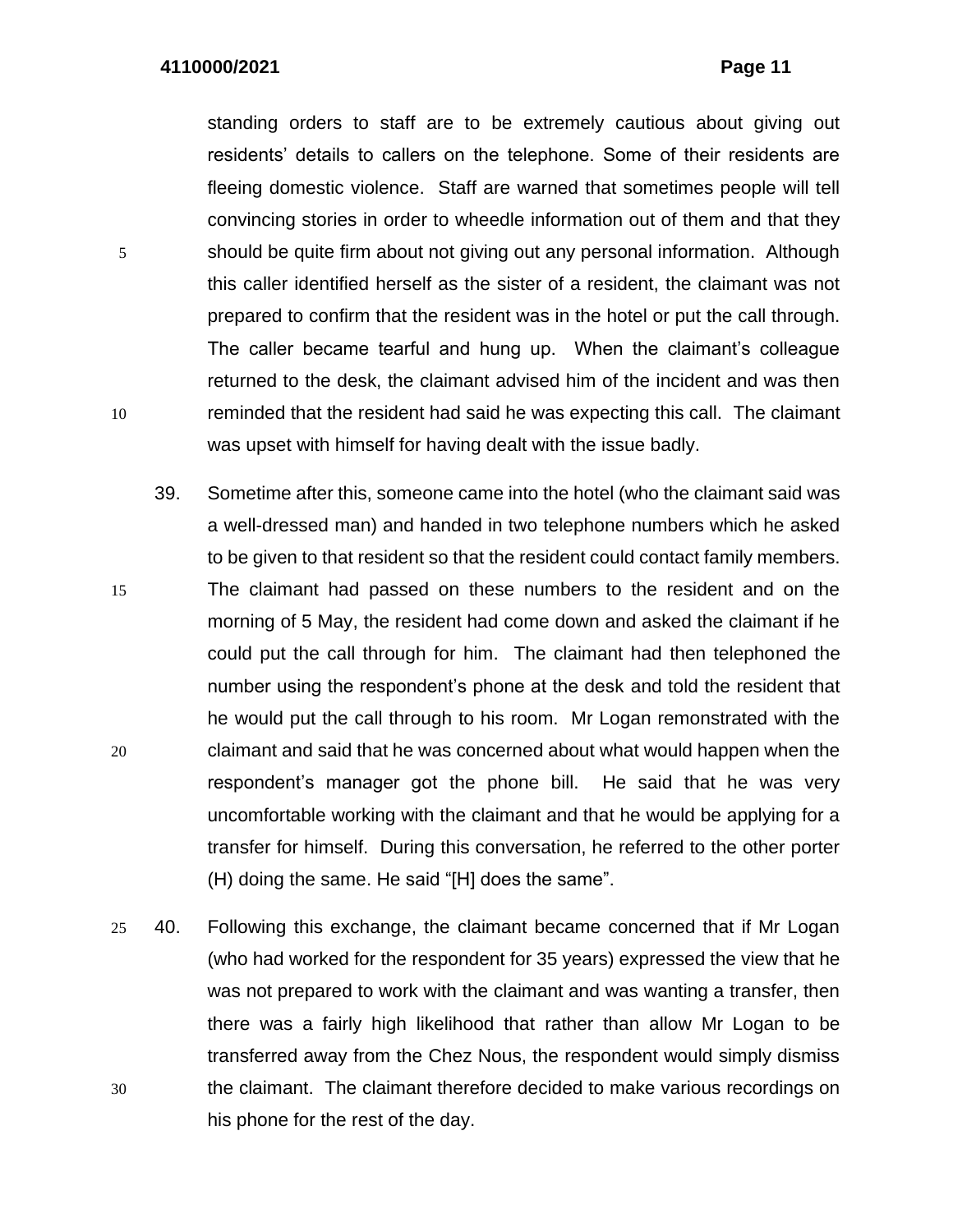- 41. During that day, a minor altercation arose between the claimant and Mr Logan in relation to the claimant's attempts to assist a particular resident. The claimant's understanding of the position was that this resident was potentially suicidal having recently suffered two traumatic bereavements. He understood 5 he had recently been released from hospital following a suicide attempt where he had walked in front of a bus. He was having some difficulty obtaining his prescription for drugs and was worried that if he did not obtain the prescribed drugs, then he would require to go cold turkey. The claimant wished to assist him and had spent some time over the previous days making calls on his 10 behalf so as to make arrangements for him to obtain his prescription. Whilst Mr Logan dealt with the individual in a professional way, Mr Logan's view was less benign than the claimant. He knew that this particular resident (JM) had been a regular at various homeless hotels and had come across him before. In fact, the individual had only just been evicted from the respondent's hotel 15 at Queens Park. Mr Logan had decided to give him another chance by allowing him to stay at Chez Nous. His understanding was that one of the bereavements had occurred many years before and that the incident with the bus had occurred whilst the resident was drunk and had simply walked in front of a bus.
- 20 42. Shortly after the incident where the claimant had given the telephone to the person whose sister had called, the resident (JM) came in. There was a conversation between him and Mr Logan about what had occurred where he confirmed that he had been drunk when he had been hit by the bus. All of the recordings made by the claimant were lodged both as sound files and as 25 transcripts. The Tribunal having listened to the recordings was satisfied that the transcripts are accurate renditions of what is contained in the bundle at pages 74-75.
- 43. Two of the recordings were Mr Logan making enquiries into the circumstances of JM and how he may have dealt with this particular service user before. On 30 one of the recordings, there is the sound of typing. The claimant sought to show that this was evidence that his typing was not something Mr Logan had a problem with. The Tribunal's view on the balance of probabilities was that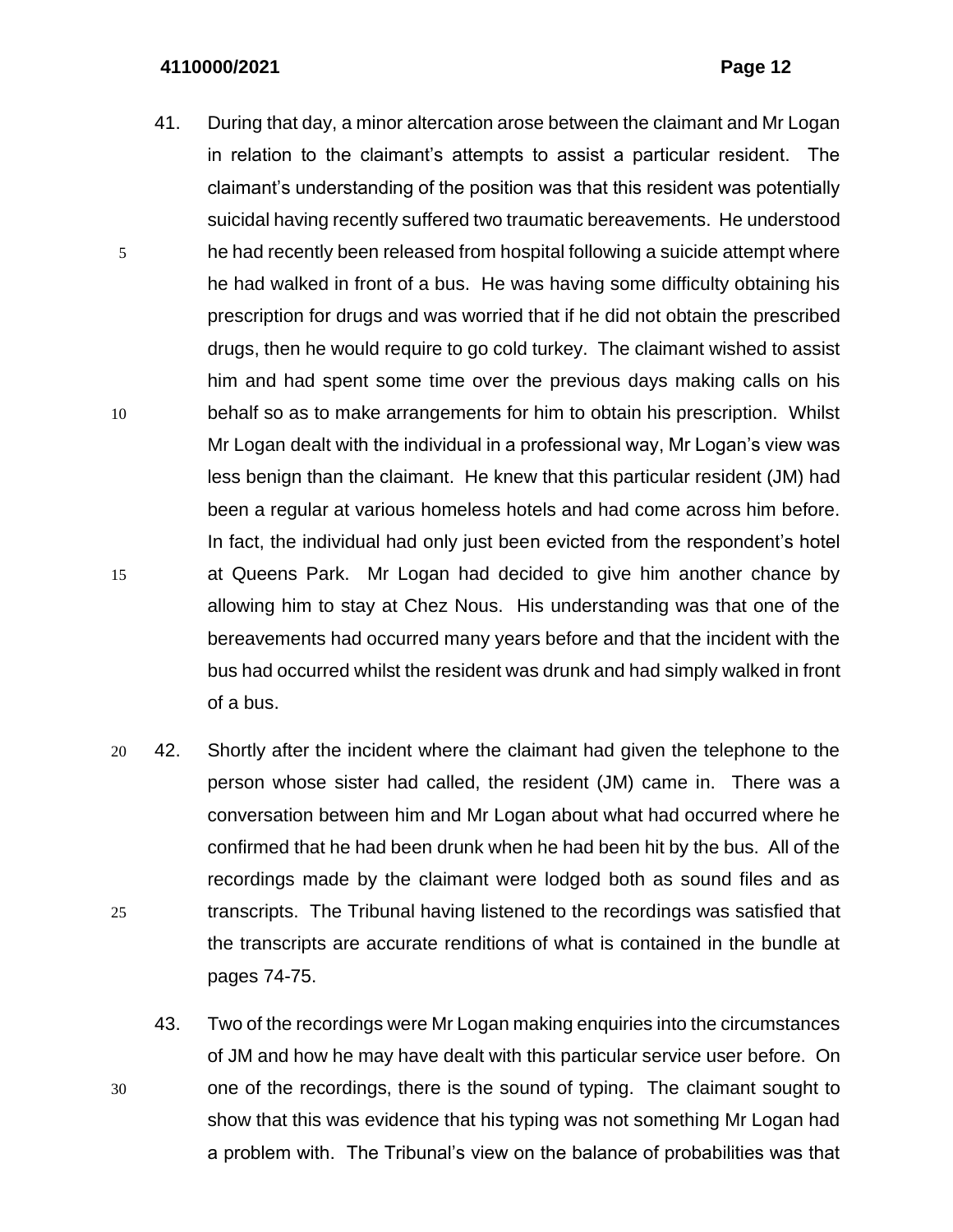the sounds were of the claimant inputting data into the respondent's computer which made a noise rather than his own laptop which did not make a noise. Another recording simply records the claimant simply responding to a resident's apology for bothering him "we were just watching TV". Another 5 recording records a short exchange between Mr Logan and a service user relating to free meals which were at that time being provided by a charity to residents in the hotel and were being dropped off for them. Mr Logan notes that the resident has been doing well out of the dinners and makes a jocular remark to the effect that he must be selling them. Another recording relates 10 to a conversation which appears to be between Mr Logan and a member of the respondent's management about the occupancy levels for the coming night. Having listened to these recordings, the Tribunal was satisfied that they were in no way exceptional and also had absolutely no relevance to the subject matter of this claim.

- 15 44. In one recording, reference is made to a resident who is Chinese. Mr Logan makes a remark where he imitates a Chinese accent and then goes on to state that this particular resident seems to always want coffee sachets. In the final one another employee (neither the claimant or Mr Logan) uses an inappropriate word". What happened was that at the end of the shift, at 7pm, 20 the nightshift staff come in. They relieve Mr Logan and the claimant. One of the nightshift staff who had just come in used the "P word" referring to a "new P… drug dealer". Neither the claimant nor Mr Logan make any reaction to this. The Tribunal was satisfied on the balance of probabilities that Mr Logan had not heard the remark. We accepted his evidence that having been on 25 duty for 12 hours, his only concern when the night shift staff arise is to get his coat and to leave.
- 45. Although the claimant did not give or lead any direct evidence to this effect, the Tribunal accepted that the claimant was of English heritage. There was no evidence before the Tribunal of Mr Logan, Ms Smith or anyone else within 30 the respondent organisation evincing any ill will towards the claimant on account of his English heritage nor indeed any evidence that this had any influence on them whatsoever.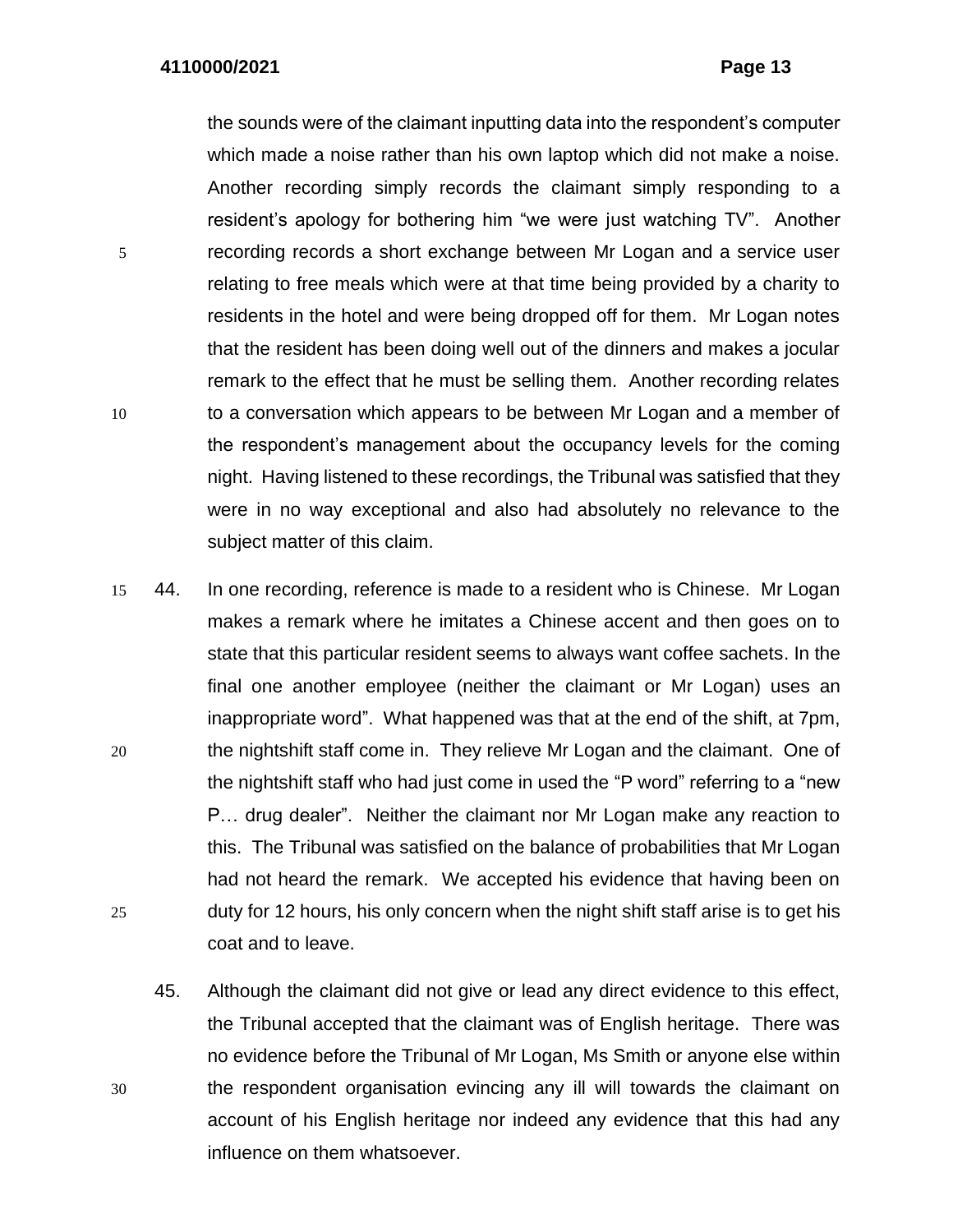- 46. The respondent's business caters to residents of all nationalities. Mr Logan had lengthy experience of dealing with people with different backgrounds and nationalities. He had been one of the first to deal with refugees and asylum seekers when they started being accommodated in Glasgow. There was no 5 evidence of him ever having been accused of racism.
- 47. Although Mr Logan had an altercation with the claimant on the morning of 5 May over the use of the company telephone by residents, Mr Logan did not mention this either to Mr Hussein or Mr Bizwas on 5 May. On 6 May, the claimant was called by Mr Hussein and told that he was being dismissed. On 10 6 May Mr Logan and Mr Hussein had a brief conversation regarding this in which Mr Logan repeated many of his concerns about the claimant and also advised Mr. Hussein of the incidents the day before.
- 48. The claimant is a member of a social media grouping which provides a group chat facility used by members of the respondent's staff. Neither Mr Bizwas 15 nor any member of the respondent's management is a member of this group and they have no control over what is posted. The claimant became aware of a chat taking place on the evening of 5 May. The chat began when D, who is the member of staff responsible for compiling rotas, stating:

*"Guys. Mukul called me now. He will tell me the details tomorrow but*  20 *somebody left the company so I need to make new rota. Kurva."*

- 49. This post was then followed by various members of staff speculating as to who it was that had been dismissed.
- 50. On 6 May, the claimant received an email from Mr Bizwas enclosing a letter of dismissal. The letter of dismissal was lodged. It states:

## 25 *"Dear Peter,*

### *Termination of employment*

*I* write to confirm my decision to terminate your employment with effect from *6 May 2021. The reason for this decision is that we do not think that you are suitable for the role.*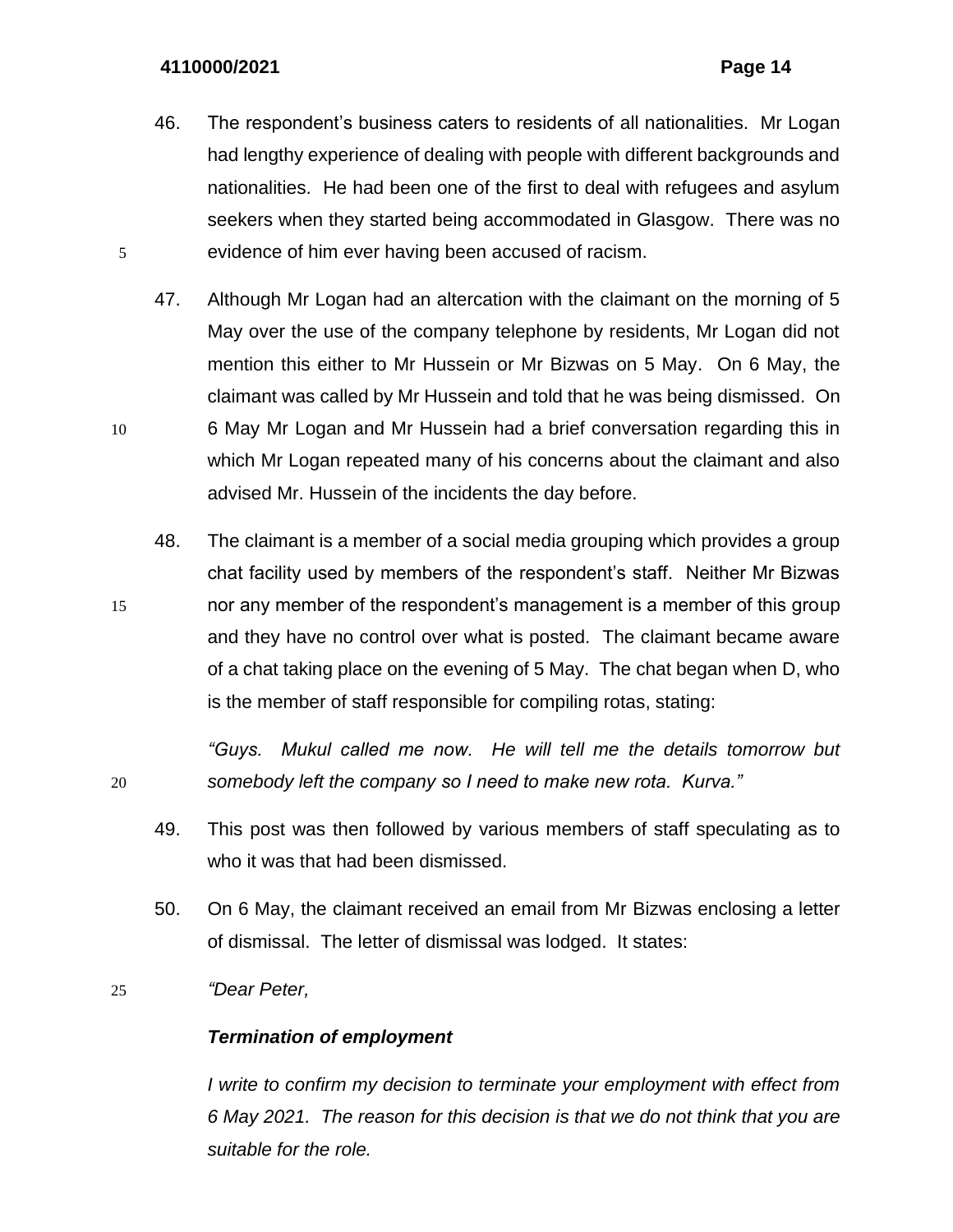*You are entitled to one week's notice. You will not be required to work your notice and will instead be paid for this in lieu. You will also be paid any holidays you are entitled to which will be paid to you with your final salary payment.* 

- 5 *I will arrange for your P45 to be sent to you in due course and thank you for your efforts to date."*
	- 51. Following the termination of his employment, the claimant sought to obtain further information from Mr Bizwas about why he had been dismissed. Mr Bizwas refused to answer him or engage with him in the matter.
- 10 52. Following his dismissal, the claimant applied for certain jobs but did not keep a record of these. He applied for various jobs as a care support worker or support worker. He had one job offer and started as a personal assistant to an individual on 30 August 2021. He works part time. The claimant also applied for universal credit. During the period up to 30 August, he received 15 universal credit of around £700 per month. Following the commencement of employment, his universal credit reduced to £171 per month. The claimant has not taken any steps to obtain full time work since obtaining his current part time position on 30 August 2021.

## **Observations on the evidence**

20 53. This was a case where the claimant asked the Tribunal to draw a number of inferences from the evidence which the Tribunal did not consider justified. The claimant's position was that the believed that Mr Logan was a racist. He believed that this was established from the fact that Mr Logan could be heard on one of the tapes imitating a Chinese accent and on one of the other 25 recordings is not heard to intervene or object when another member of staff uses the "P word" in his presence. The Tribunal accepted that Mr Logan had imitated a Chinese type accent however accepted his explanation that whilst it was a mistake on his part and he regretted doing this, this did not mean he was a racist. We accepted his evidence that he had not heard the P word 30 and note that the claimant was also present and did not intervene or object. We also did not accept the claimant's contention that the fact that the member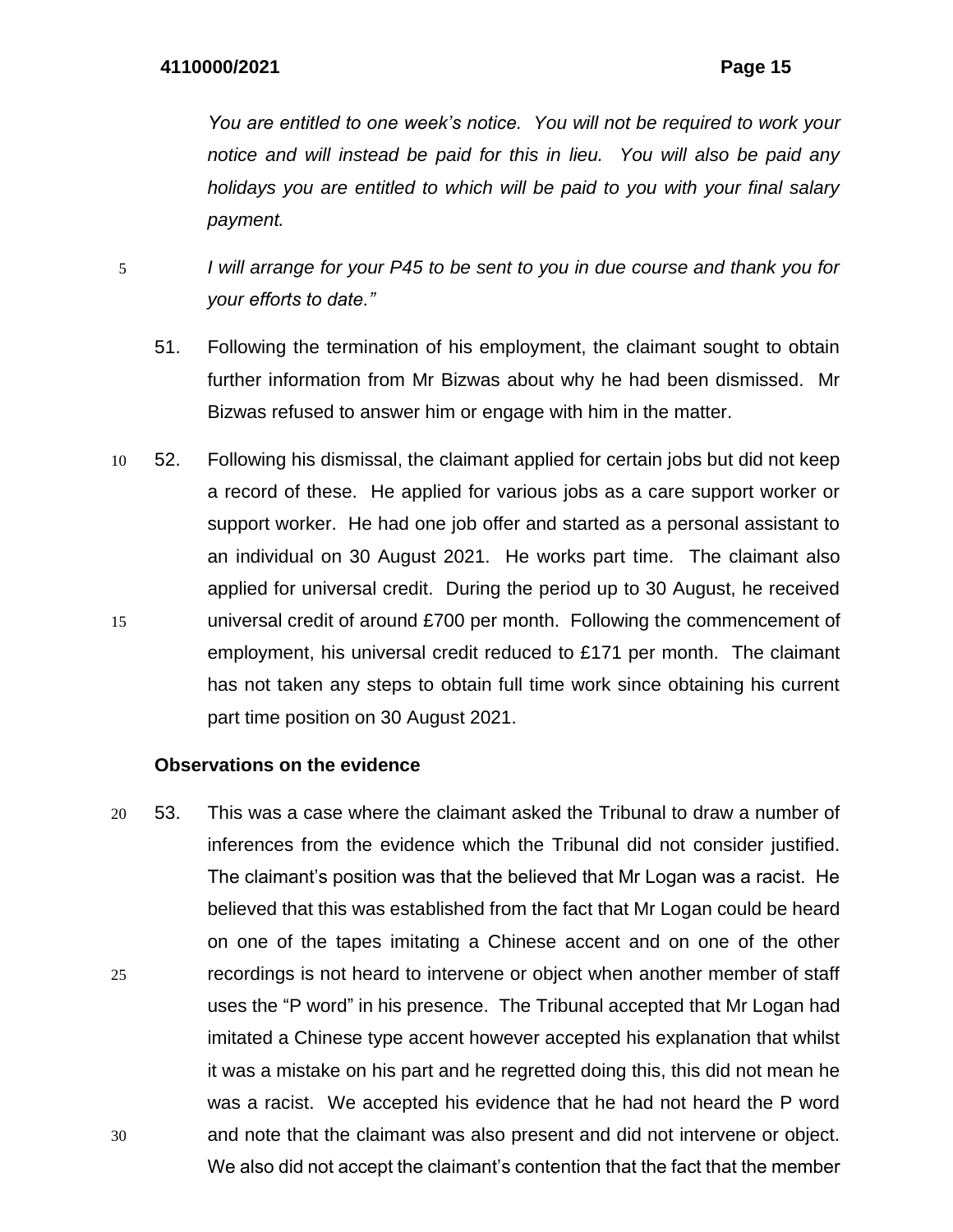of staff concerned used the P word in Mr Logan's presence demonstrated that Mr Logan used the P word himself. This is a leap of logic which we were not prepared to make. We did accept Mr Logan's evidence that he has been involved in a hotel housing the homeless for around 34 years and over this 5 time has assisted people of many nationalities, races and religions. We accepted the evidence he gave that he was one of the first in Glasgow to welcome refugees and asylum seekers. We should say that on the evidence we heard, there is absolutely no justification for labelling Mr Logan a racist.

- 54. It was also the claimant's contention that he tended to be more helpful towards 10 the residents than Mr Logan. Again, we did not find this established on the evidence. It may be that Mr Logan and the claimant have different approaches as to how to manage residents. We consider that the claimant was probably correct in believing that Mr Logan felt that the claimant was somewhat naïve in his approach. It did also appear to us however that on the 15 basis of the evidence, Mr Logan was also helpful towards the residents so far as he believed was appropriate. The recorded conversations he had with a particular resident were certainly polite and not in any way exceptional despite the attempts of the claimant to paint them as such. It was common ground between the parties that there had been an argument on the morning of 5 May 20 about the claimant making a call for a resident using the respondent's office telephone line. It was common ground that this followed on from other incidents where the claimant had similarly used the respondent's private telephone line to make calls for residents. Mr Logan confirmed that he had told the claimant not to do this because this was something which cost the 25 respondents money.
- 55. There was a dispute between the parties as to whether during the conversation on 5 August, Mr Logan had used the words "H does the same" when referring to the claimant's comparator. The Tribunal considered that on balance, Mr Logan had probably said it. It appears to be something which 30 stuck in the claimant's mind. It is entirely understandable that Mr Logan had forgot saying it. In any event, we were totally satisfied the remark did not have any of the significance which the claimant attached to it. We accepted Mr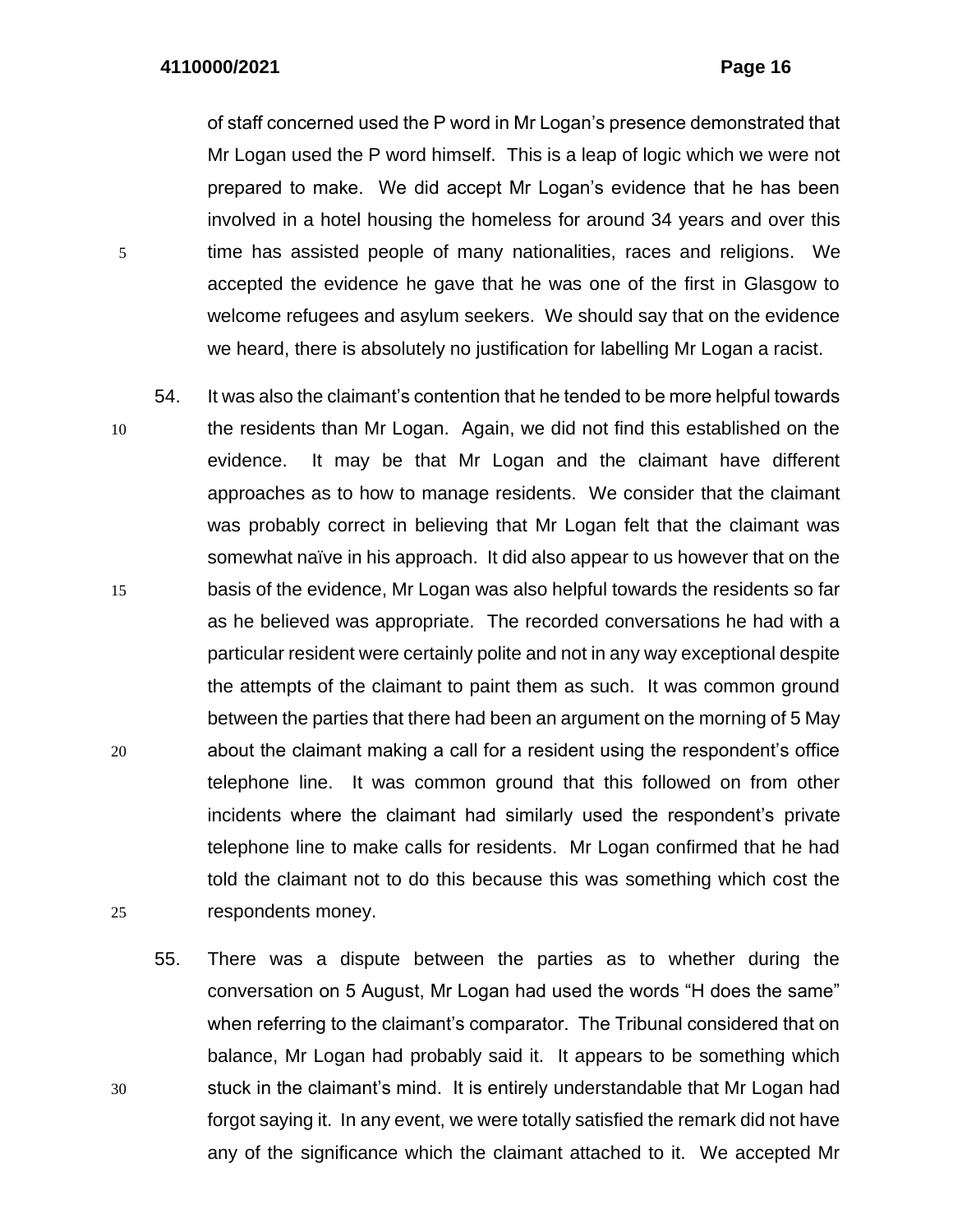Logan's evidence that H worked in a similar job to the claimant but whereas the claimant used the respondent's phone to make calls on behalf of residents, H used his own mobile telephone to make calls on behalf of residents and would also arrange for them to obtain further help from a charity 5 which he was involved in.

- 56. There was a fundamental dispute between the parties as to the timing of the decision to dismiss and, as one would expect, the reason for dismissal. The claimant's position was that something must have happened on 5 May which led to the decision to dismiss. He postulated that Mr Logan must have carried 10 out his threat to tell the respondent's management that he was wanting a transfer because he did not want to work any longer with the claimant, that this had led to his dismissal. The claimant's sole evidence for this was the group messages starting at around 7pm on 5 May which indicated that the person who helped Mr Bizwas with the rota was only told about the need to 15 make changes to the rota at around that time.
- 57. The Tribunal did not accept this. The Tribunal accepted Mr Logan's evidence that he had not in fact mentioned the dispute on the morning of 5 May to any of the respondent's management on 5 May nor had he at anytime indicated that he was putting in for a transfer to the managers although he did accept 20 that he had said this to the claimant. We accepted Mr Logan's evidence that the first time he discussed the incident on 5 May was when he spoke to Mr Hussain the following day after the claimant had been dismissed.
- 58. We accepted the evidence of Mr Logan and indeed Leslie Smith that both of them had made numerous complaints to the respondent's managers about 25 the claimant taking too close a personal interest in resident's affairs. It was clear that both of them felt that he was behaving inappropriately towards residents. The Tribunal accepted the evidence of Mr Bizwas which was to the effect that he was concerned about the initial reports from Leslie Smith and in particular was concerned by the complaint which was made by resident L. 30 We accepted his evidence that he met with resident L albeit this was disputed by the claimant who did not really have any basis on which to dispute this. There was a dispute between the claimant and Mr Bizwas in relation to how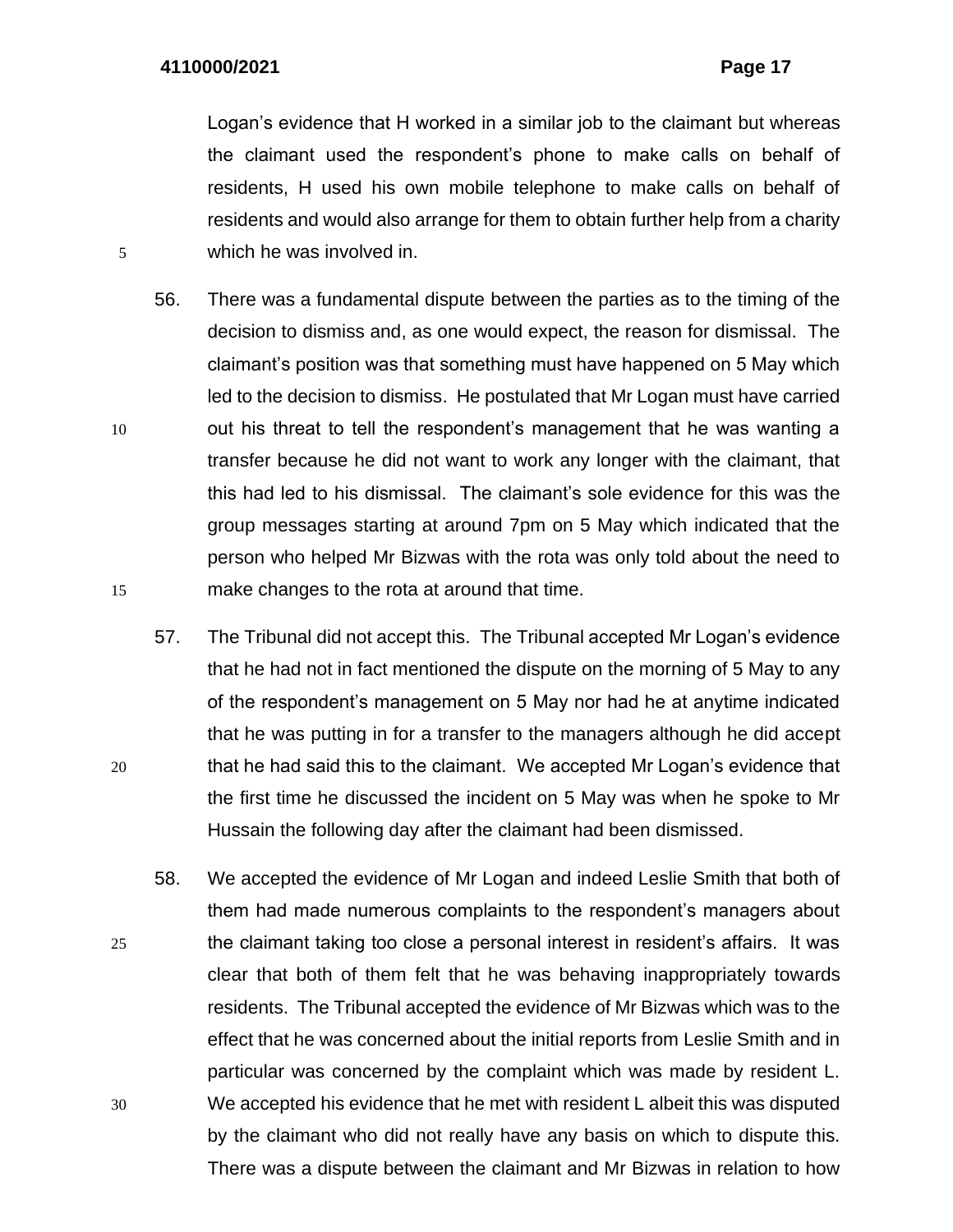the claimant had been advised of his move to Chez Nous. The claimant's position appeared to be that he had not known about the move until he turned up at Queens Park and was told that he working at Chez Nous. We preferred Mr Bizwas' version which was that there had been a conversation. We also 5 accepted Mr Bizwas' evidence that he had told the claimant of his concerns and made it clear to the claimant that he was giving him a further chance.

- 59. There was a dispute between the claimant and Ms Smith and Mr Bizwas about whether Mr Smith had reported to Mr Bizwas that the claimant was going through residents' belongings rather than simply going into their rooms and 10 looking for evidence of drug dealing. At the end of the day, Ms Smith indicated that all she had said was that the claimant was going into the residents' rooms and she did not know what he was doing there. Mr Bizwas had understood that Ms Smith complained that the claimant was going through residents' belongings. We did not consider this dispute to be in any way relevant to the 15 subject matter of the claim.
- 60. In general terms, very little of the claimant's case or his cross examination appeared to be directed at demonstrating that there was any discriminatory motive whatsoever for his dismissal. Mr Bizwas was not asked if he even knew the claimant's nationality far less was it put to him that he had a 20 prejudice against English people. The high point of the claim appeared to be that the claimant was dismissed whilst H who was not English was not dismissed.
- 61. As noted above, much of the claimant's cross examination of the witnesses was totally irrelevant. The respondent's representative did not object and it 25 appeared to the Tribunal that the direction of the cross examination simply observed to highlight the divergence between the opinion of the claimant and the opinion of the respondent in what was and was not appropriate behaviour on the part of a hotel porter. This served to bolster up the respondent's case which was that the respondent had simply decided that the claimant was not 30 suitable for the job. The Tribunal accepted Mr Bizwas' evidence that the respondent's directors had met privately and simply decided to dispense with the claimant's services for this reason. We accepted the evidence of Mr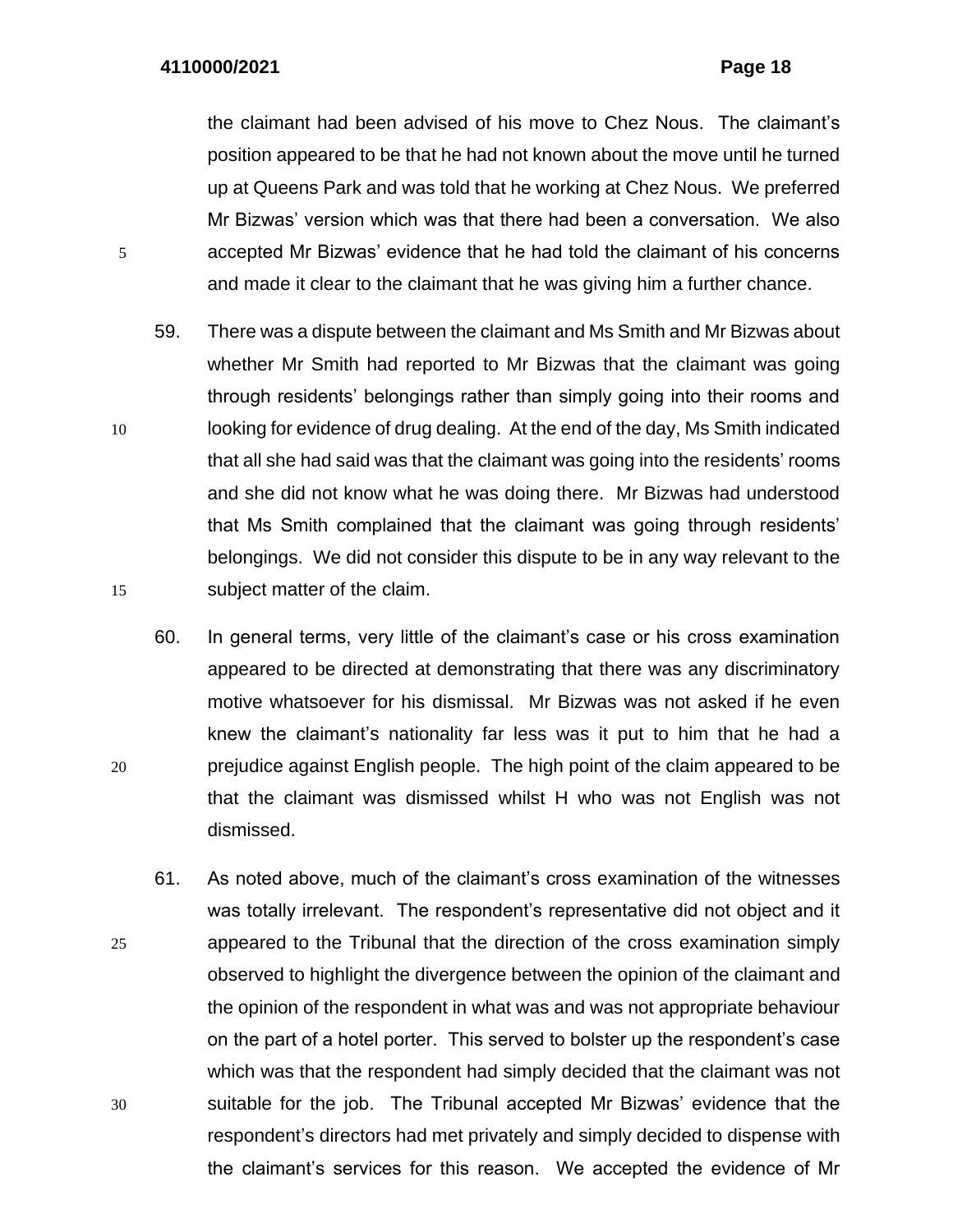Bizwas that this decision had been made around eight days prior to the decision being communicated to the claimant.

## **Discussion and decision**

- 62. The sole claim being made by the claimant was one of race discrimination. It 5 was his case that he had suffered a detriment by being dismissed. It was his position that his dismissal was on the grounds of his English nationality. He stated that he was generally helpful to residents as was comparator H. He stated that he was dismissed whilst his comparator H was not dismissed.
- 63. We should say at the outset that if this had been a case where the claimant 10 had sufficient qualifying service to claim unfair dismissal there was little doubts in the minds of all three members of the Tribunal that the claimant would have succeeded in making a claim of unfair dismissal. The respondents followed absolutely no process whatsoever. The claimant was told that his dismissal was on the grounds of misconduct but was not told what 15 the conduct allegations against him were. The claimant was given absolutely no opportunity to put his side of things to the respondents before they made the decision to dismiss. Had they done so, for example, the respondents would possibly have discovered that Ms Smith was not in fact accusing the claimant of going through residents' belongings but of simply going into their 20 rooms.
- 64. The respondents' failure to follow very basic  $21<sup>st</sup>$  century employment practices and their subsequent refusal to even discuss the reason for the claimant's dismissal means it is entirely unsurprising that the claimant has speculated that the true reason for his dismissal was a discriminatory one. 25 The respondents may wish to reflect that they have entirely themselves to blame for this situation. Had they carried our basic HR processes, then at least the claimant would have known the allegations against him and may not have required to speculate. Indeed if the respondents had done so, it may well be that the claimant would have accepted that the respondents wanted 30 him to carry out his job in a different way from the way that he was doing it and he would not have been dismissed.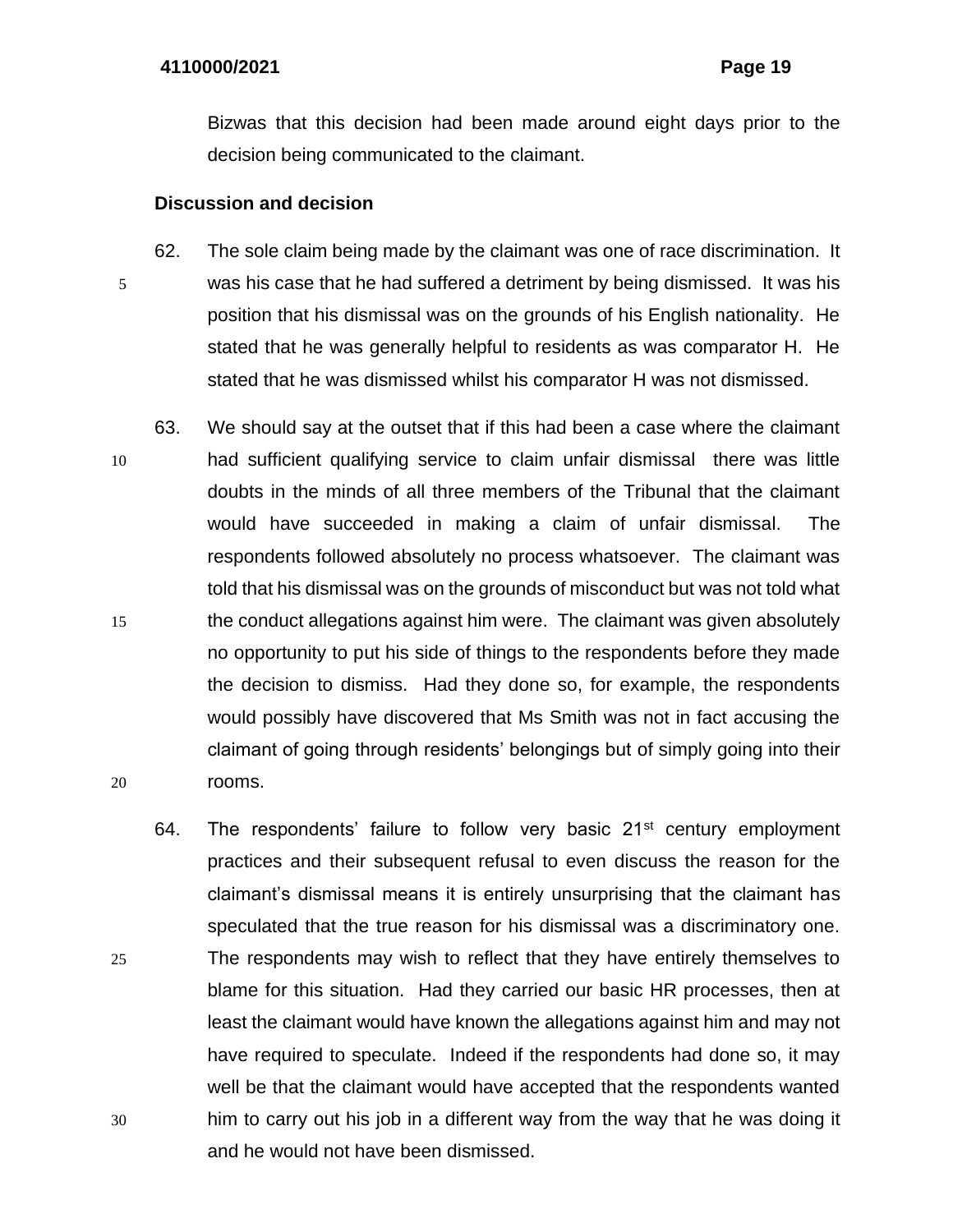65. The reverse burden of proof refers to all claims of race discrimination. This is set out in section 136 of the Equality Act 2010 which states:

*"If there are facts on which the court could decide in the absence of any other explanation that a person A contravened the provision concerned the court*  5 *must hold that the contravention occurred.*

> *(3) But subsection 2 does not apply if A shows that A did not contravene the provisions."*

- 66. The reverse burden of proof was discussed in the case of Igen Limited v Wong 2005 IRLR 258CA. This case was a claim of sex discrimination but the 10 principles also apply to race discrimination cases. This case confirmed that:
- *a. "it is for the claimant who complains of sex discrimination to prove on the balance of probabilities facts which the Tribunal could conclude on the absence of adequate explanation that the respondent has committed an act of discrimination against the claimant which is*  15 *unlawful;*
	- *b. if the claimant does not prove such facts, he or she will fail;*
- *c. it is important to bear in mind in deciding whether the claimant has proved such facts that it is unusual to find direct evidence of sex discrimination. Few employers would be prepared to admit such*  20 *discrimination even to themselves. In some cases, the discrimination will not be an intention but merely based on the assumption that he or she would not have fitted in;*
- *d. in deciding whether the claimant has proved such facts, it is important to remember the outcome at this stage of analysis why the Tribunal*  25 *will therefore usually depend on what inferences it is to draw from the primary facts found by the Tribunal;*
	- *e. it was important to note the word 'could' in section 136 (2). At this stage, the Tribunal does not have to reach a definitive determination that such facts would lead it to the conclusion that there was an act of*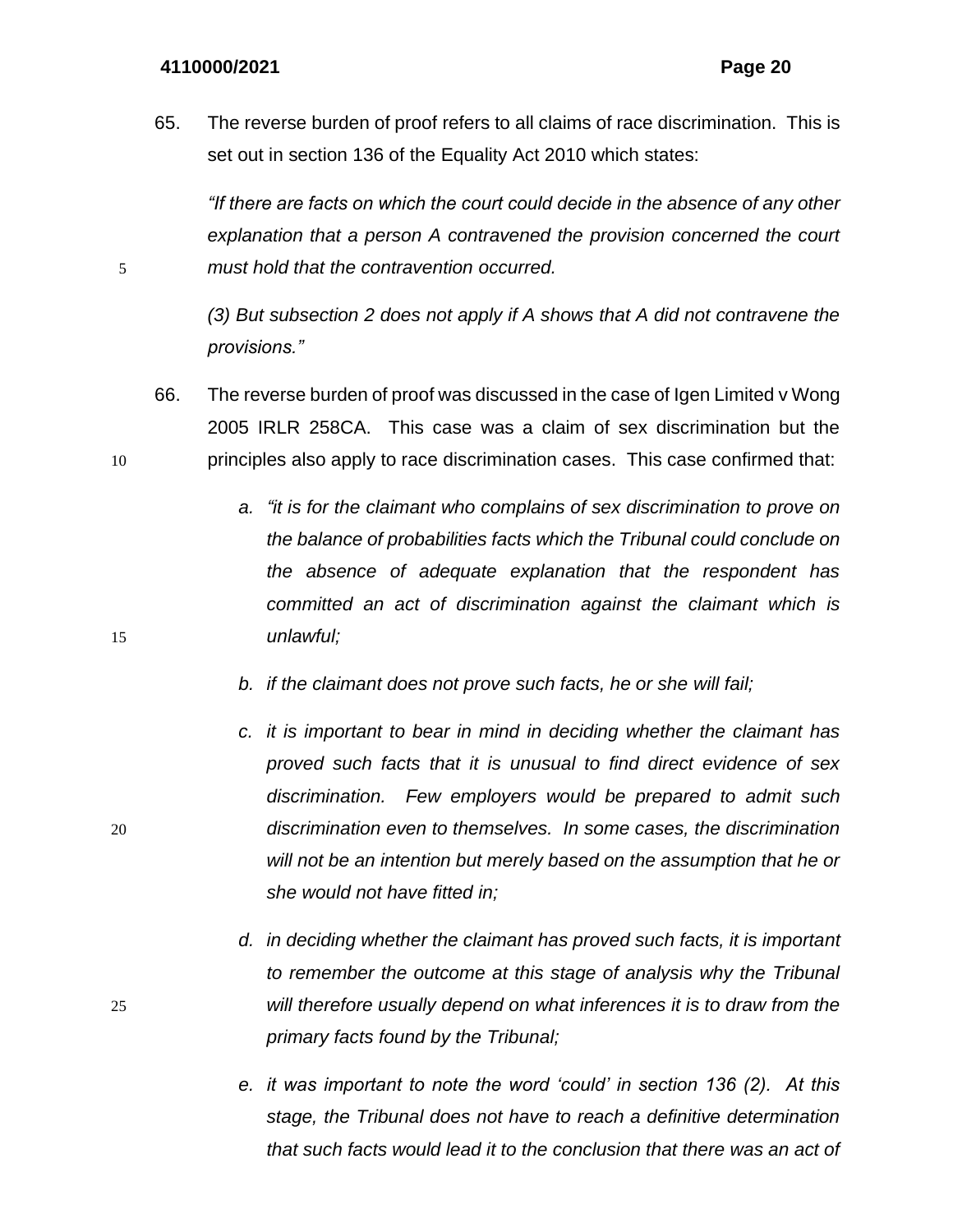*unlawful discrimination. At this stage, the Tribunal was looking for the primary factors before receiving what inferences of secondary factors could be drawn from them;*

- *f. in considering what inferences or conclusions can be drawn from the*  5 *primary facts, the Tribunal must assume that there is no adequate explanation for those facts;*
	- *…*
- *g. where the claimant has proved facts, conclusions could be drawn that the respondent has treated the claimant less favourably on the*  10 *grounds of sex and the burden of proof moves to the respondent;*
	- *h. it is then for the respondent to prove that he did not commit, or as the case may be, is not to be treated as having committed that act; and*
- *i. to discharge that burden, it is necessary for the respondent to prove on the balance of probabilities that the treatment was in no sense*  15 *whatsoever on the grounds of sex since no discrimination whatsoever was compatible with the burden of proof directive."*
- 67. In this case, the Tribunal was entirely satisfied that there were no facts from which we could conclude in the absence of adequate explanation that the respondent had committed an act of discrimination against the claimant. On 20 the basis of the facts, as established by the Tribunal, Mr Bizwas made his decision to dismiss the claimant around eight days before the conversation with Mr Logan on which the claimant founds that Mr Logan said "and H does the same". The Tribunal was absolutely satisfied that the decision makers in this case were Mr Bizwas, Mr Iqbal Hussain and Mr Adam Hussain. Mr Logan 25 was not a decision maker and was not involved in the decision to dismiss the claimant which is the detriment alleged. Furthermore, it is a massive leap of logic to go from a manager complaining about an employee doing something which the manager disapproves of and saying "and X does the same" to a finding that an entirely separate decision maker was guilty of unlawful 30 discrimination. In any event, it was absolutely clear from the evidence that H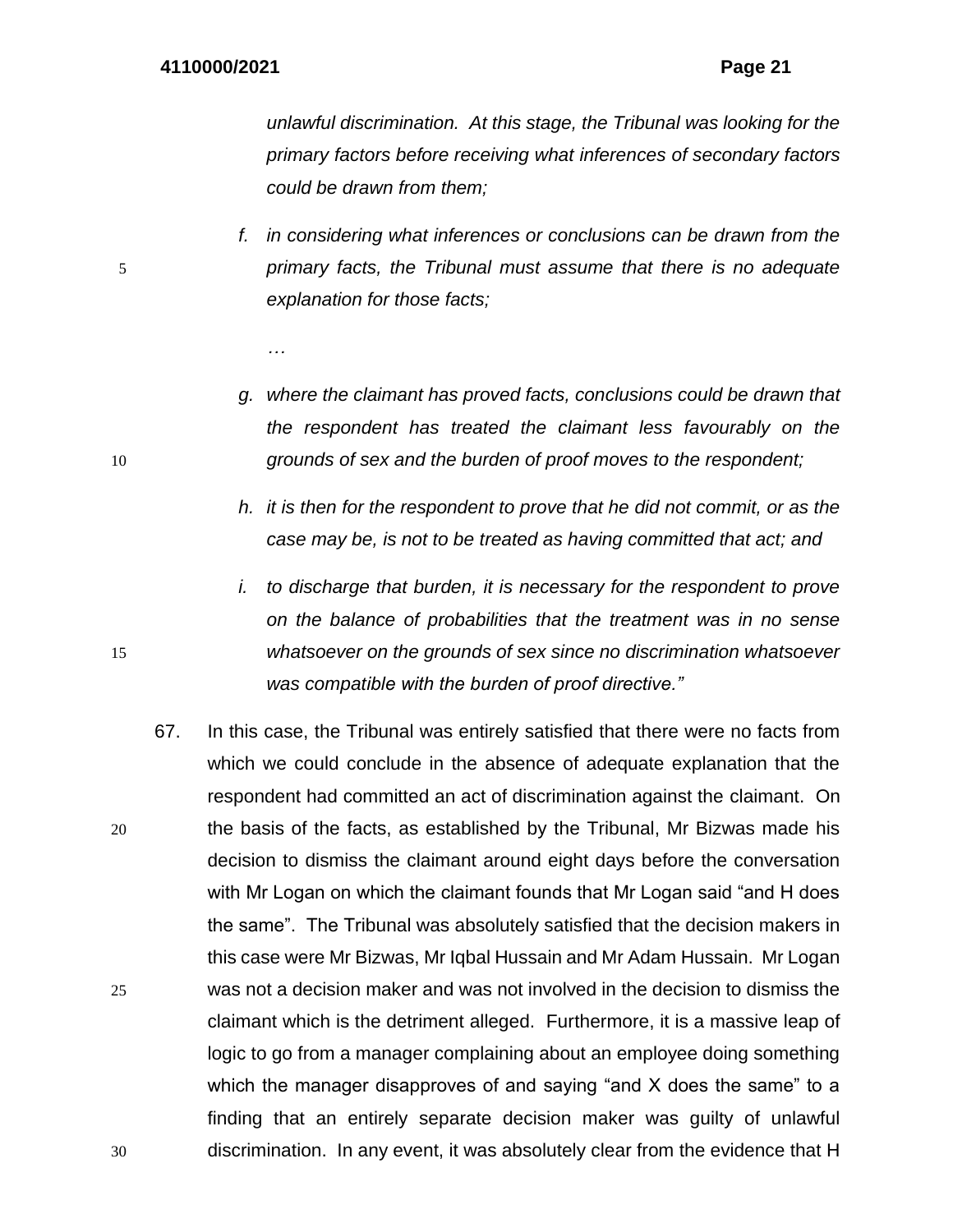did not do the same as the claimant. There was no evidence to suggest that H did any of the things which the respondents based their decision to dismiss on; namely take an inappropriate interest in residents' comings and goings, listening at doors, entering their rooms and seeking to gather evidence that 5 they were drug dealers. For this reason, the claimant's claim must fail.

- 68. In order to cover all matters, the Tribunal would also wish to state that even if we had decided that it was possible for us to draw such an inference from the facts in this case, the Tribunal was entirely satisfied that the true reason for the claimant's dismissal was that given by the respondent. It was clear to us 10 that the claimant had a very fixed idea that he was in the right and that it was correct of him to seek to gather evidence against residents. It was clear that having been told not to do this twice by Ms Smith, the claimant still considered that he was correct and would not desist.
- 69. It is not for the Tribunal to determine whether the respondents were correct or 15 incorrect in the way they wanted to run their business however it is absolutely clear that the respondents instructed the claimant that he was not to be playing detective or seeking to interfere unduly in the life of residents. We could certainly understand from the remarks made by Ms Smith and Mr Logan that the respondents already have established ways of bringing matters to the 20 concern of the police. Most of their residents already have significant input from qualified social workers and the Tribunal could appreciate that neither the respondents nor any of the statutory bodies involved would be too keen on an untrained person like the claimant seeking to interfere. This means that even if the claimant had succeeded in passing the first evidential stage (which 25 he came nowhere near) then at the second stage, we would have found in favour of the respondents in that they have provided an entirely nondiscriminatory explanation for the way they have behaved.
- 70. It therefore follows that the claimant's claim is dismissed. We should say that whilst we appreciate that the respondents may feel aggrieved at having to 30 spend time and money defending a discrimination case which had virtually no evidential basis, we do repeat our remarks above to the effect that the respondents brought this on themselves by their complete failure to observe